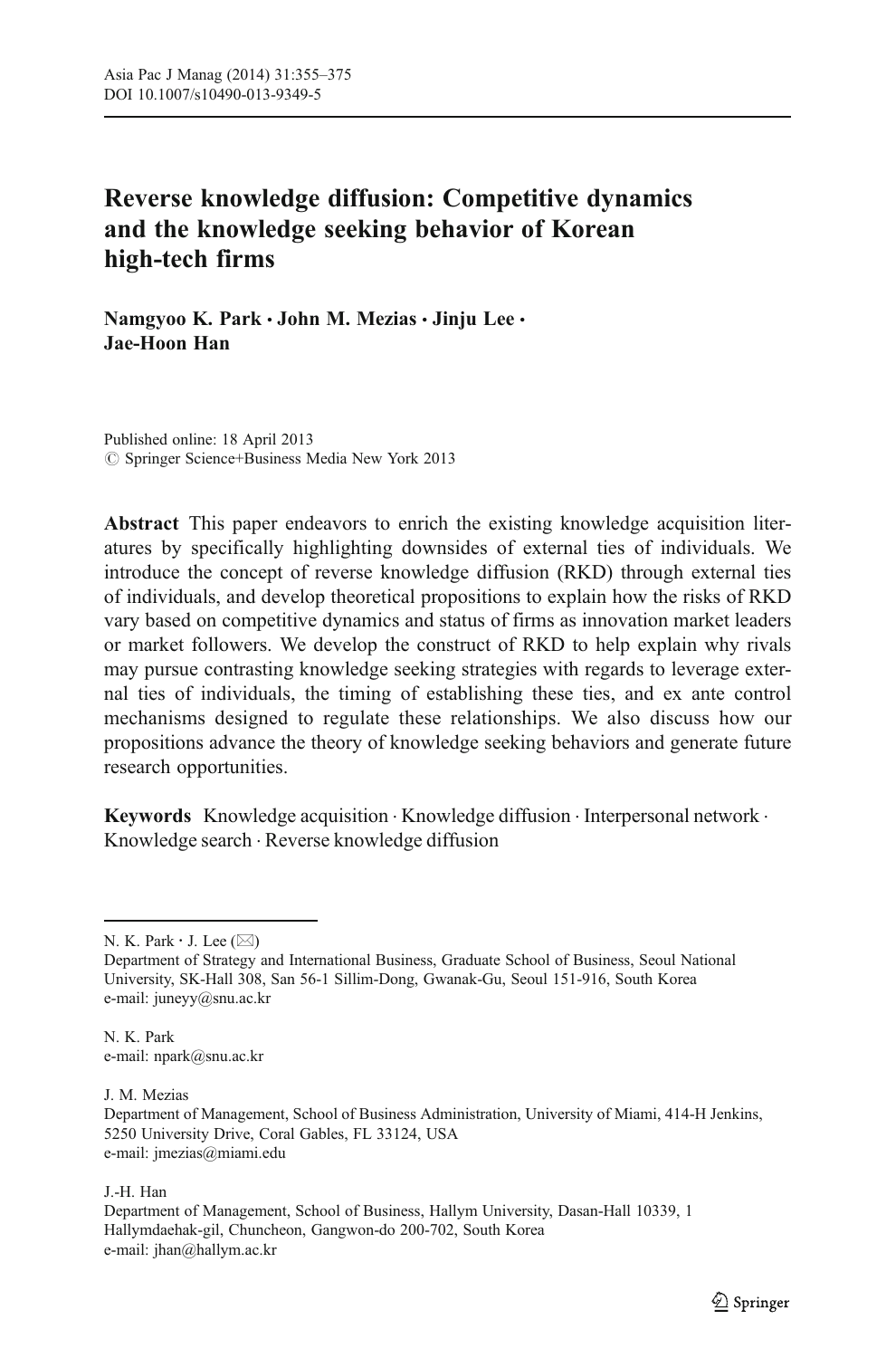Organizational capabilities to exploit external knowledge have been a crucial component of innovation especially in high-tech sectors (Cohen & Levinthal, [1990;](#page-17-0) Teece, [2007\)](#page-19-0). This is also explained through Chesbrough's ([2003\)](#page-16-0) "open innovation" model, which emphasizes the role of firms to increase the breadth and depth of existing knowledge by exploring diverse and useful ideas from the market. Most previous studies on external knowledge acquisition have suggested several methods mostly at the firm level, such as acquisitions (e.g., Ahuja  $\&$  Katila, [2001](#page-16-0)), alliances (e.g., Mowery, Oxley, & Silverman, [1996](#page-18-0)), human mobility (e.g., Rosenkopf & Almeida, [2003\)](#page-19-0), and inter-organizational collaboration networks (Powell, Koput, & Smith-Doerr, [1996](#page-19-0)). However, interpersonal ties are especially efficient to access non-codified and complex tacit knowledge (e.g., know-how and expertise) for which face-to-face interactions are often necessary requirements (e.g., Laursen & Salter, [2006;](#page-18-0) Menon & Pfeffer, [2003](#page-18-0)). Furthermore, by examining step-by-step procedures of knowledge seeking behavior through interpersonal ties, scholars may investigate detail processes of knowledge creation at the individual level.

Previous research on interpersonal ties emphasizes benefits of utilizing embedded knowledge in external experts and how to manage such external knowledge for better innovation performance. These studies empirically analyzed the relationship between number of external ties and innovation outcomes (e.g., Shan, Walker, & Kogut, [1994](#page-19-0)), how to design collaborative networks (e.g., Singh, [2005\)](#page-19-0), impact of tie strength (e.g., Hansen, [1999\)](#page-17-0), effect of network structures and positions on innovation (e.g., Ahuja, [2000](#page-16-0)), and governance mechanism of contracts versus trust (e.g., Levin & Cross, [2004\)](#page-18-0). However, previous studies have not actively highlighted that interpersonal ties come with inherent downsides, such as unintended knowledge disclosure (e.g., Liebeskind, [1997](#page-18-0)), possible conflicts with potential partners (e.g., Nelson, [1989](#page-18-0)), and limited strategic flexibilities (e.g., Gomes-Casseres, [1996](#page-17-0)). These possible downsides of interpersonal ties may imply that academic researchers need further investigation on the topic of external knowledge acquisition at the micro level.

Our intensive interviews with R&D engineers in high-tech sectors further identified the need to investigate the knowledge seeking behavior at the individual level more deeply. We find that knowledge workers of Samsung Electronics Corporation (SEC) and Hynix Semiconductor Incorporation (Hynix) in Korea, a market leader and an obvious follower in the global dynamic random-access memory (DRAM) semiconductor industry respectively, deploy entirely different tactics to seek knowledge of external experts. When seeking external knowledge of experts, SEC is less aggressive than Hynix. Also when relying on external experts, SEC tends to seek experts outside of Korea. However, Hynix usually interacts with local experts in Korea. Even when these two firms face very similar technical problems, unlike Hynix, SEC is well known to selectively contact experts outside its home market. These contrasts between Hynix and SEC can be easily identified by our interview with an anonymous R&D engineer at SEC:

When we look for specific technical expertise from external sources, we often suffer from significant disadvantage due to serious concerns about possible unintended loss of our internal knowledge and somewhat demanding internal security-check procedures. To minimize the possibility of such knowledge loss, we first have to develop a detailed plan about what, how, when, and where to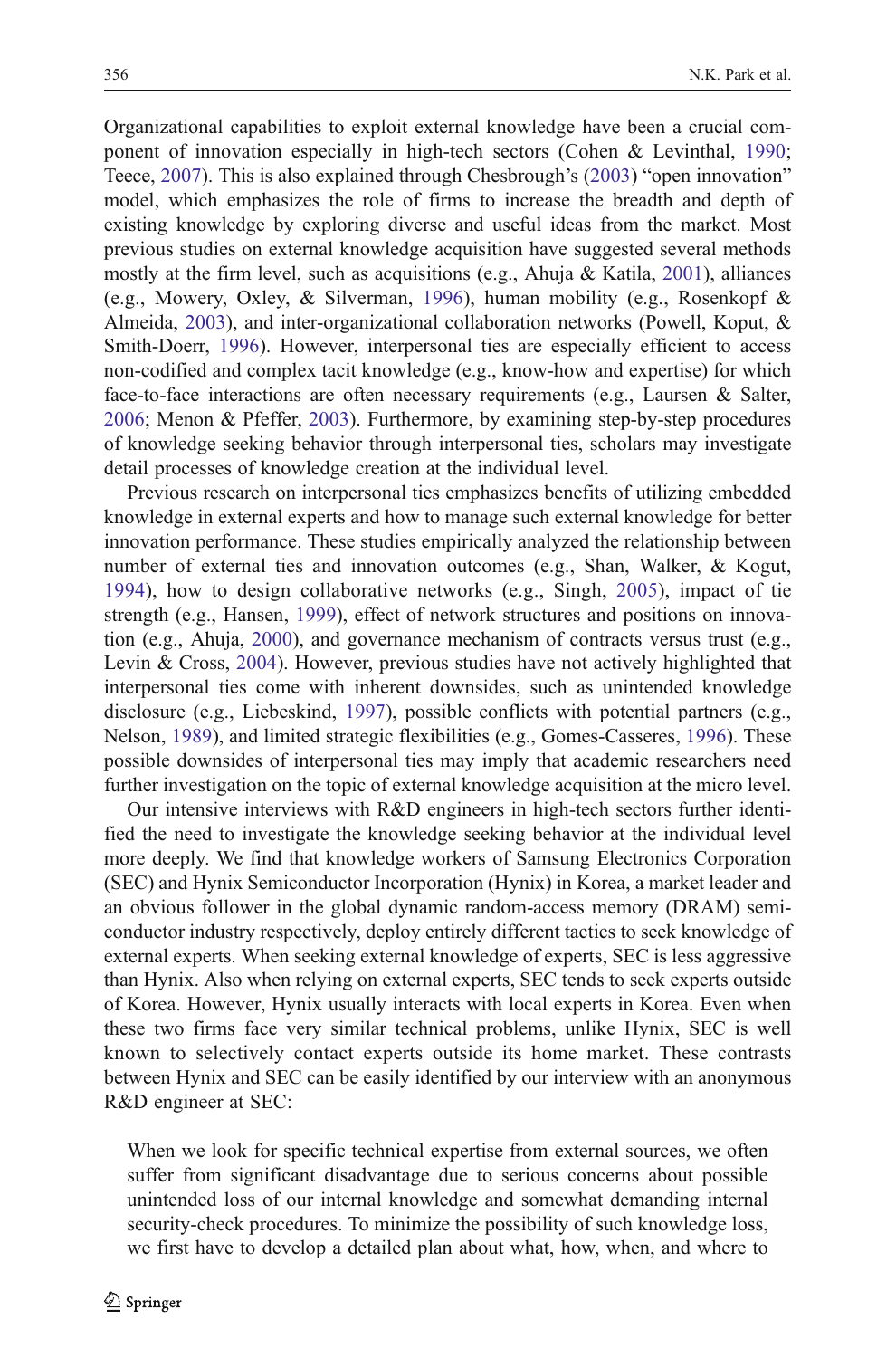search knowledge. However, those document works are just beginning compared to various internal protocols of external knowledge search. It sometimes seems that our managers are too much cautious.

Indeed, these phenomena may require additional studies to investigate why even very similar firms in the same industry would pursue entirely different knowledge seeking strategies.

The strategic positioning literature focuses more directly on examining why rivals even in the same sector may have entirely different strategies and incentive alignments when seeking knowledge, new product development, or market entry (e.g., Chen, [1996;](#page-16-0) Chen, Smith, & Grimm, [1992\)](#page-16-0). Previous studies have investigated various competitive dimensions of market leaders and followers, such as, how relative market status affects power balance (Ferrier, Smith, & Grimm, [1999](#page-17-0)), how market leaders respond to attacks (Ferrier, [2001\)](#page-17-0), and how speed of execution differs (Hopkins, [2003\)](#page-17-0). Other studies have examined different reactions to innovations (Charitou & Markides, [2003](#page-16-0)), impact of corporate reputation on competition (Chen, [1996\)](#page-16-0), competition as game structures (Grimm & Smith, [1997](#page-17-0)), and sustainability of market leadership (Makadok, [1998\)](#page-18-0). However, contrasting knowledge seeking behavior between market leaders and followers has not received sufficient academic attention.

The above paragraphs imply that there may exist a unique relationship between the strategic positioning of firms and knowledge seeking strategies utilizing external ties especially at the individual level. By integrating the research about market leader and follower dynamics with the knowledge acquisition literature, our study investigates meaningful research questions: Why and how does the strategic position affect knowledge seeking behavior through interpersonal ties with external experts? Our study investigating individual-level behavior of knowledge workers is further differentiated by the fact that we specifically highlight potential downsides of external ties: reverse knowledge diffusion (RKD). RKD occurs when external ties originally established for knowledge inflows facilitate pathways of unintended knowledge outflow.

We expect our study to make three meaningful contributions. First, this paper extends the existing knowledge management literatures by specifically highlighting the possible downside of external ties of individuals as a channel for possible outlets of sensitive internal knowledge and information. Second, we develop a conceptual framework of RKD and explain the conditions and factors that increase its likelihood. These theoretical efforts will provide a critical foundation for future research in the field of knowledge management and innovation. Third, through an intensive interview with high-tech firms in Korea, we suggest testable propositions about how RKD affects market leaders and followers differently in terms of knowledge seeking behavior.

### External ties and reverse knowledge diffusion

External ties as channels to access external knowledge

Exploiting external knowledge either to passively respond to change or to actively address opportunities has often been critical to successful innovation (Cohen & Levinthal, [1990;](#page-17-0) Teece, [2007\)](#page-19-0). External knowledge is especially beneficial when it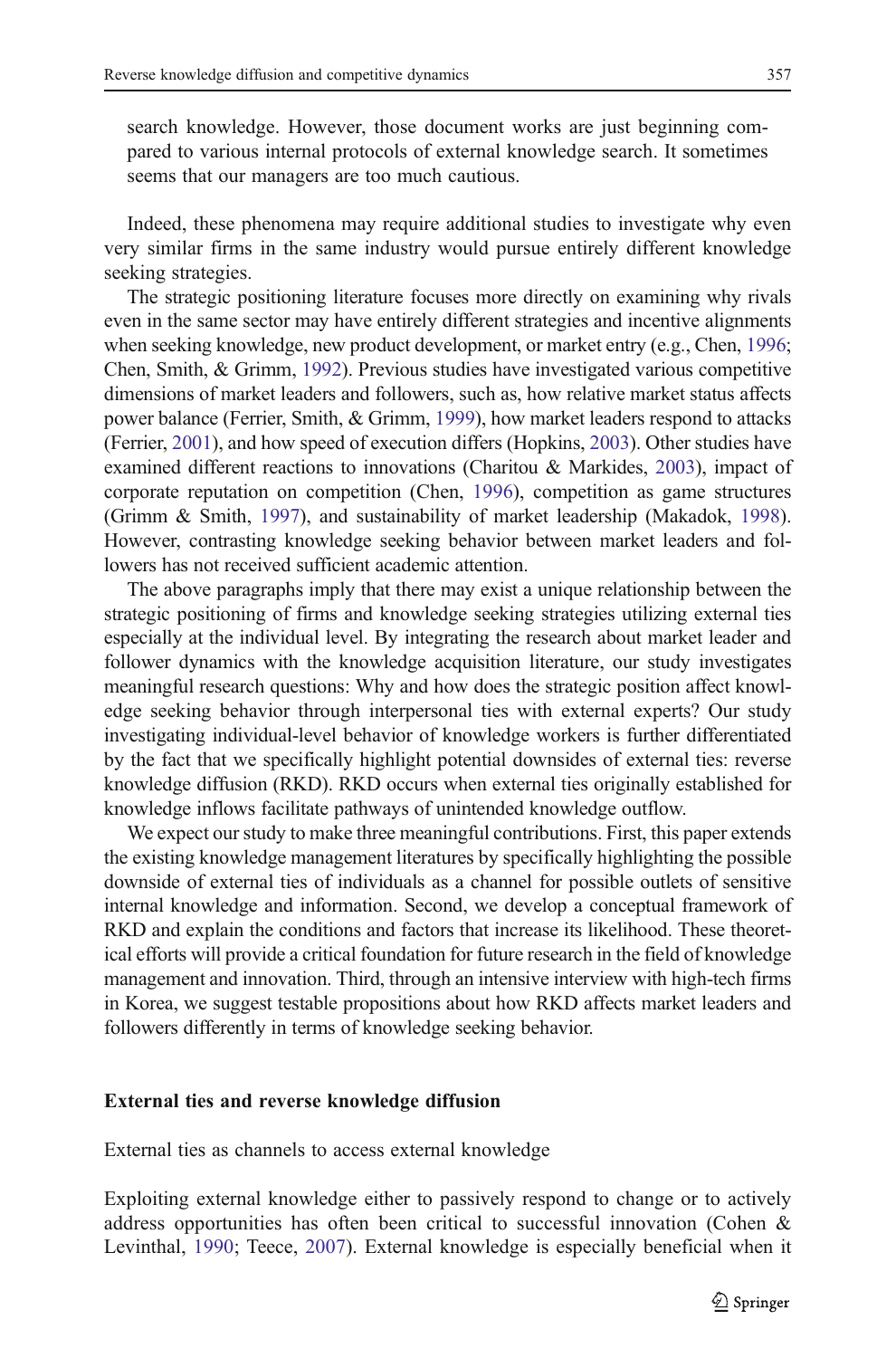complements existing knowledge (Cassiman & Veugelers, [2006](#page-16-0); Lavie & Rosenkopf, [2006\)](#page-18-0), when firms can readily absorb it (Cohen & Levinthal, [1990](#page-17-0)), or when it is proprietary (Menon & Pfeffer, [2003](#page-18-0)). Mechanisms for acquiring external knowledge have drawn considerable attention, but mostly at the firm level, such as M&As, alliances, joint ventures, recruitments, and interpersonal or inter-organizational networks. For instance, Ahuja and Katila [\(2001](#page-16-0)) showed that 72 leading global chemical companies could increase innovation performance though M&As facilitating knowledge acquisition. Mowery et al. [\(1996](#page-18-0)) compared 792 alliances with a control sample of 858 firm pairs and found that equity joint ventures are more effective in knowledge acquisition than contract-based alliances. Rosenkopf and Almeida [\(2003\)](#page-19-0) suggested that human mobility and alliances can facilitate inter-firm knowledge sharing even between firms in technologically and geographically constrained contexts.

However, the role of external ties of individuals as an external knowledge sourcing method has received less attention. We define knowledge seeking external ties as intentional efforts by knowledge workers to establish a formal or informal interpersonal relationship with independent experts outside their focal firm to acquire external knowledge including technology, know-how, information, advice, or feedback. External ties are a viable option when critical knowledge is non-codified and tacitly embedded in individuals (Kogut & Zander, [1992](#page-18-0); Lam, [2000](#page-18-0)). Tacit knowledge transfer usually requires face-to-face interactions (Gray & Meister, [2004](#page-17-0); Hansen, [1999\)](#page-17-0). Also, compared to other intra-organizational arrangements, external ties are a meaningful method of gathering diverse, fresh, and valuable ideas for knowledge recombination (Ho & Chiu, [2012](#page-17-0)). Huston and Sakkab [\(2006](#page-18-0)) studied the innovation process of Proctor & Gamble (P&G), and highlighted its "YourEncore" system which connects about 800 high-performing retired scientists and engineers from about 150 companies. That system connects experts with deep experience and new ways of thinking from other organizations and industries to P&G. Nahapiet and Ghoshal [\(1998](#page-18-0)) emphasized the role of interpersonal ties in building social capital by leveraging resources embedded in relationships.

Individual-level external ties and reverse knowledge diffusion

Although external ties have much positive potential, there is high potential for these to cause serious problems and even financial damage by becoming pathways of unintended knowledge outflow. External knowledge is most valuable when there is a high level of fit between internal and external knowledge (Cassiman & Veugelers, [2006\)](#page-16-0) or in the case when the environment is highly uncertain (Xu, Huang, & Gao, [2012](#page-19-0)). However, identifying compatible and complimentary knowledge in other firms requires knowledge workers to disclose sensitive internal knowledge to external experts. Indeed, developing a relationship that results in transfer of often tacit knowledge necessitates such information disclosures, which could result in knowledge workers inadvertently transferring proprietary knowledge and information. Consider two scientists discussing details of their firms' R&D projects. Although they must share knowledge to have an in-depth discussion, they simultaneously may wish to hold back some details because of the risk of knowledge expropriation. Similarly, knowledge workers at even competing firms may try to set up similar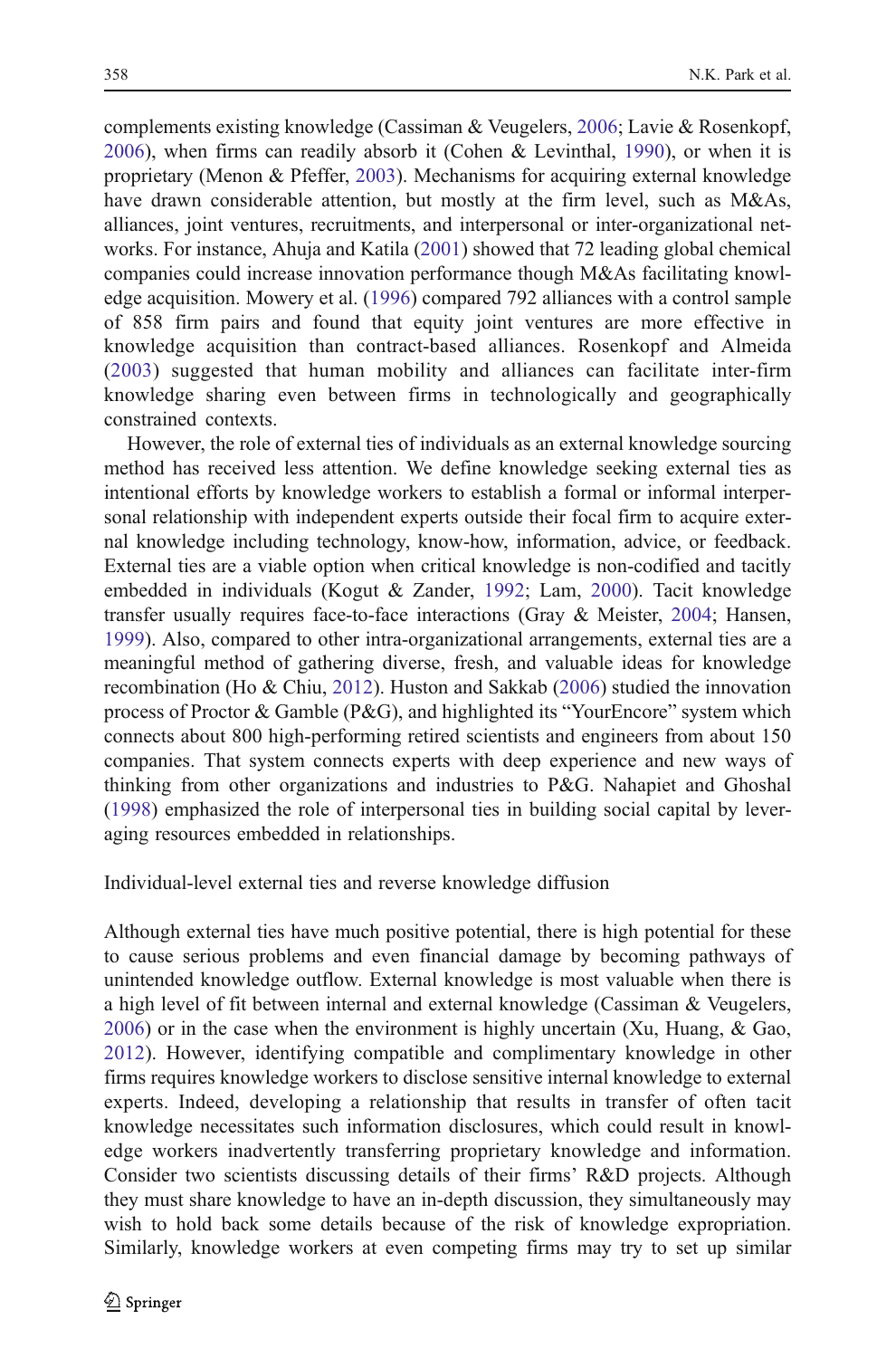arrangements for seeking knowledge. Once such scientists engage in external relationships, they often try to prove their expertise by discussing their firm's accumulated knowledge. Even well-documented contracts cannot be an effective ex ante measure to control unexpected knowledge disclosure. Indeed, market contracts for tacit knowledge exchange are typically "incomplete," leaving some terms and conditions of the expected exchange not clearly specified (Williamson, [1979,](#page-19-0) [1985\)](#page-19-0). The incomplete nature of contracting creates incentives to engage in self-interested and opportunistic behavior even at the expense of other parties (Liebeskind, [1996](#page-18-0)). As an example, Hoecht and Trott [\(2006b](#page-17-0)) suggested that consultants are sharing proprietary skills and cutting-edge knowledge of existing clients to future clients.

As mentioned, RKD occurs when knowledge workers establish collaborative relationships with external experts, but then divulge critical proprietary knowledge to these external experts. Thus, rather than receiving new knowledge, RKD causes these external relationships to leak critical knowledge that jeopardizes a focal firm's innovation strategy by enabling competitors to imitate easily or hamper the focal firm's competitive advantage (Liebeskind, [1996\)](#page-18-0).

RKD is distinctly different from information leakage (or spillover) in terms of actors' behavior, intentions, and outcomes (Jaffe, Trajtenberg, & Henderson, [1993;](#page-18-0) Marshall, [1920](#page-18-0)). First, RKD occurs in a context in which external experts are invited into collaborations such as consulting, advisory, or task-force teams that result in inadvertent knowledge transfer (Hoecht & Trott, [2006a,](#page-17-0) [b\)](#page-17-0). Alternatively, information leakage may not result from actions initiated by internal actors of the firm losing the knowledge advantage and more likely results from actions by unspecified third parties, we distinguish RKD from information leakage by focusing on actions of the agent of primary knowledge transfer. Second, since RKD involves disclosure of sensitive knowledge to specific individuals, there is the hope of confidentiality and that the knowledge is used to build the relationship rather than be expropriated for use by a competitor (Schrader, [1991](#page-19-0)). However, information leakage could occur naturally by non-specified entities over a longer period of time, and even by signaling effects by outsiders. Third, information leakage may result in beneficial outcomes, such as natural obtaining early feedback on up-coming new products in the future, signaling technological leadership to market, promoting new product launch, and/or establishing positive corporate reputation (Basdeo, Smith, Grimm, Rindova, & Derfus, [2006;](#page-16-0) Spence, [1973\)](#page-19-0). However, we argue that RKD generates negative outcomes for the focal firm such as losing innovation edge, suffering subsequent financial damages, or yielding competitive advantages. Fourth, external ties are a precondition of RKD while information leakage may occur anytime without external ties (Liebeskind, [1996\)](#page-18-0). Thus, RKD may be a critical byproduct of knowledge seeking behavior with external ties. Taken together these arguments clarify the conceptual distinction between RKD and information leakage, which helps to better understand risks associated with seeking knowledge through external ties (see Fig. [1](#page-5-0) for the conceptual diagram).

Risks associated with external ties have become more important to both managers and researchers who recognize how difficult it is to protect proprietary knowledge even from inadvertent disclosure. To limit RKD ex ante, firms often use secrecy and legal protection mechanisms, but these have limited effectiveness (Liebeskind, [1996\)](#page-18-0). As Hoecht and Trott [\(2006a\)](#page-17-0) noted, innovation projects are often intangible and thus it is difficult to safeguard proprietary knowledge in contracts despite including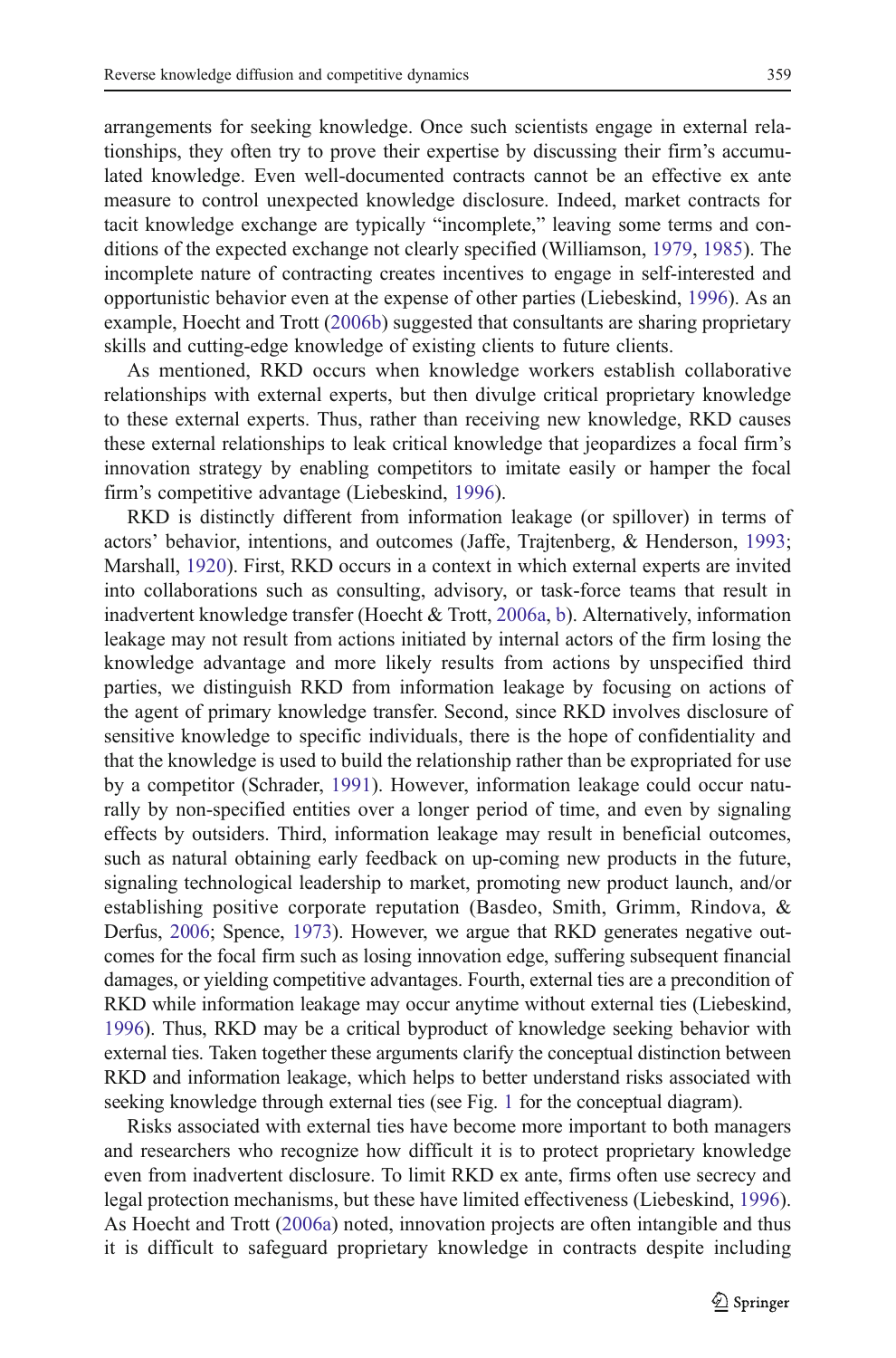<span id="page-5-0"></span>

Fig. 1 Reverse knowledge diffusion conceptual diagram

detailed secrecy clauses and intellectual property agreements. The intangible nature of innovation hinders ability to detect and prove violations and misappropriations in a business context. Even if misappropriation is detected, it is often very challenging to secure compensation for damages. Once RKD occurs, firms often have limited recourse to recover damages. Indeed, previous studies have suggested that informal social control, such as mutual trust (Becerra, Lunnan, & Huemer, [2008\)](#page-16-0) and professional reputation protection (Coleman, [1994\)](#page-17-0), could be an effective alternative to legal contracts.

# Factors and conditions affecting RKD

The theoretical construct RKD may provide a meaningful foundation to better explain risks associated with executing knowledge seeking strategies that rely on interactions between scientists and knowledge workers across organizations. Since many previous knowledge management studies have focused on knowledge acquisition strategies and strategy execution at the firm level, too little attention has been given to mechanisms and conditions that cause firms to lose sensitive internal knowledge. The RKD construct refocuses scholars on execution of knowledge acquisition strategies, in particular the roles of scientists as agents of knowledge diffusion. In this section, we revisit the knowledge management studies to develop a theoretical argument to explain mechanisms driving RKD. We identify the five factors that may increase the likelihood of RKD, specifically strength of ties, types of knowledge (explicit vs. tacit), timing of the involvement, industry context, and geographical distance.

Previous studies indicate that the strength of ties matters and we expect this to be the case for RKD. Strong rather than weak ties indicate that the interpersonal relationship is characterized by frequent interactions and proximity (Granovetter, [1973](#page-17-0); Hansen, [1999;](#page-17-0) Levin & Cross, [2004](#page-18-0)). Hansen ([1999\)](#page-17-0) demonstrated that strong ties better facilitate transfer of complex and tacit knowledge between multiple project teams. Ghoshal, Korine, and Szulanski ([1994](#page-17-0)) showed that intensive social interactions among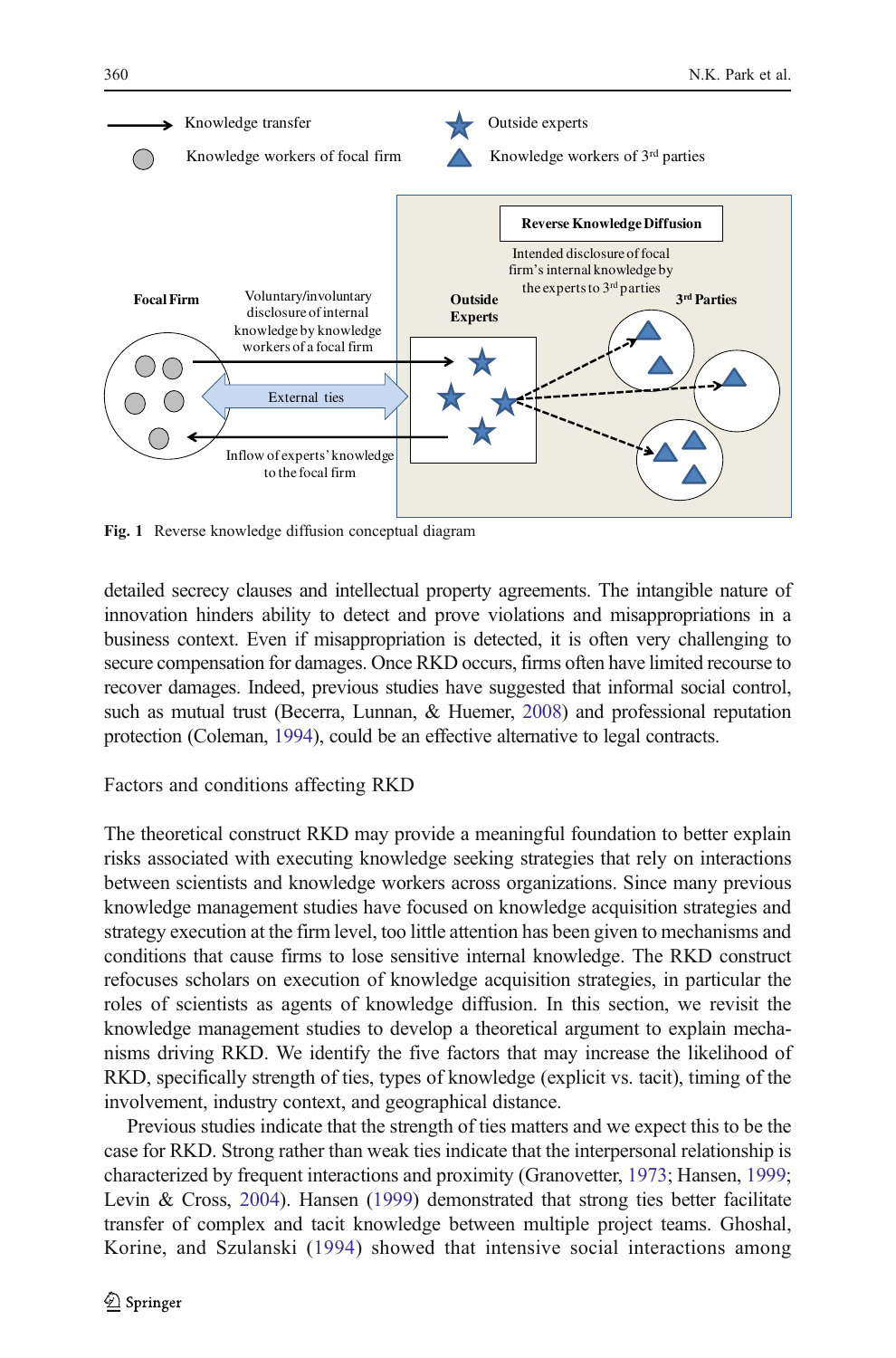organizational actors positively affected the quantity of information transfer (Lane & Lubatkin, [1998](#page-18-0); Zahra, Ireland, & Hitt, [2000](#page-19-0)). However, other studies argued that weak ties are more efficient in sharing diverse knowledge. Granovetter [\(1973\)](#page-17-0) proved that weak ties provide novel and non-redundant information about new job opportunities. Levin and Cross ([2004](#page-18-0)) emphasized different roles of strong and weak ties and found that strong ties help resolve demanding problems while weak ties transfer simple solutions. While disclosure of less information may occasionally cause serious problems, disclosing more sensitive knowledge is generally more likely to lead to more critical loss. Given the tacit nature of most proprietary knowledge, especially in hightech industries, it will require a strong tie for an external expert to obtain critical information through interpersonal collaborations (Hansen, [1999](#page-17-0); Uzzi, [1997\)](#page-19-0). If we recognize strong ties as the more viable pathway to transfer tacit proprietary knowledge, then despite its effectiveness as a knowledge acquisition tool, a strong tie tend to increase the probability of RKD and is thus much riskier.

Previous studies also highlighted that the nature of knowledge, explicit versus tacit knowledge (e.g., Polanyi, [1966](#page-19-0)), may affect the probability of appropriability. Explicit knowledge is often easily codifiable and transferable even through formal procedures, but tacit knowledge is non-codifiable, difficult to communicate, and highly dependent on cognitive capability (e.g., Nonaka, [1994](#page-19-0); Teece, [1977](#page-19-0)). Explicit knowledge being more easily understood and applied has a greater risk of appropriability because anyone acquiring it can generally resell or reapply it without losing the original value (Arrow, [1984\)](#page-16-0). In addition, the marketing of knowledge, such as word of mouth, often attracts potential buyers (Arrow, [1971;](#page-16-0) Grant, [1996a\)](#page-17-0). However, the less codifiable nature of tacit knowledge makes it more difficult to articulate and observe, thus it is mainly acquired through experience (Kogut  $\&$ Zander, [1992](#page-18-0); Lam, [2000](#page-18-0); Nelson & Sidney, [1982;](#page-19-0) Von Hippel, [1994\)](#page-19-0). This difference in the nature of knowledge helps explain why RKD is more likely to occur when primary discussions in external ties focus on explicit rather than tacit knowledge.

The stage of an innovation project may affect RKD when scientists form external ties. Previous studies advocated seeking knowledge from outside experts at an early stage of innovative projects to speed up development processes (Gupta & Wilemon, [1990\)](#page-17-0). While potentially beneficial, establishing external ties early in an innovation project could be risky. When outsiders are involved in the early stages of innovation projects, they may have more time to access, understand, and absorb internal knowledge of a focal firm. Pucik ([1988\)](#page-19-0) showed that sufficient slack time and resources significantly help to identify and locate valuable knowledge. During early stages, scientists are more likely to openly discuss tacit and proprietary aspects of the project as they work to make sense of the knowledge trajectory. Conversely, in the later stages of a project as development and commercialization become clearer, scientists more easily recognize limits to place on interactions with outside experts. Thus, risks of RKD should be greater in earlier stages of innovation development.

As mentioned, industry context (high-tech vs. low-tech) also affects the amount and frequency of knowledge transfer (Teece, [2000\)](#page-19-0). High-tech firms have stronger motives than low-tech firms for seeking external knowledge because they face shorter span of product life cycles (Kobrin, [1991](#page-18-0)) and highly volatile environment where proprietary knowledge is more important (D'Aveni, Dagnino, & Smith, [2010](#page-17-0)). Unlike existing studies, focusing on the concept of RKD affords theory development that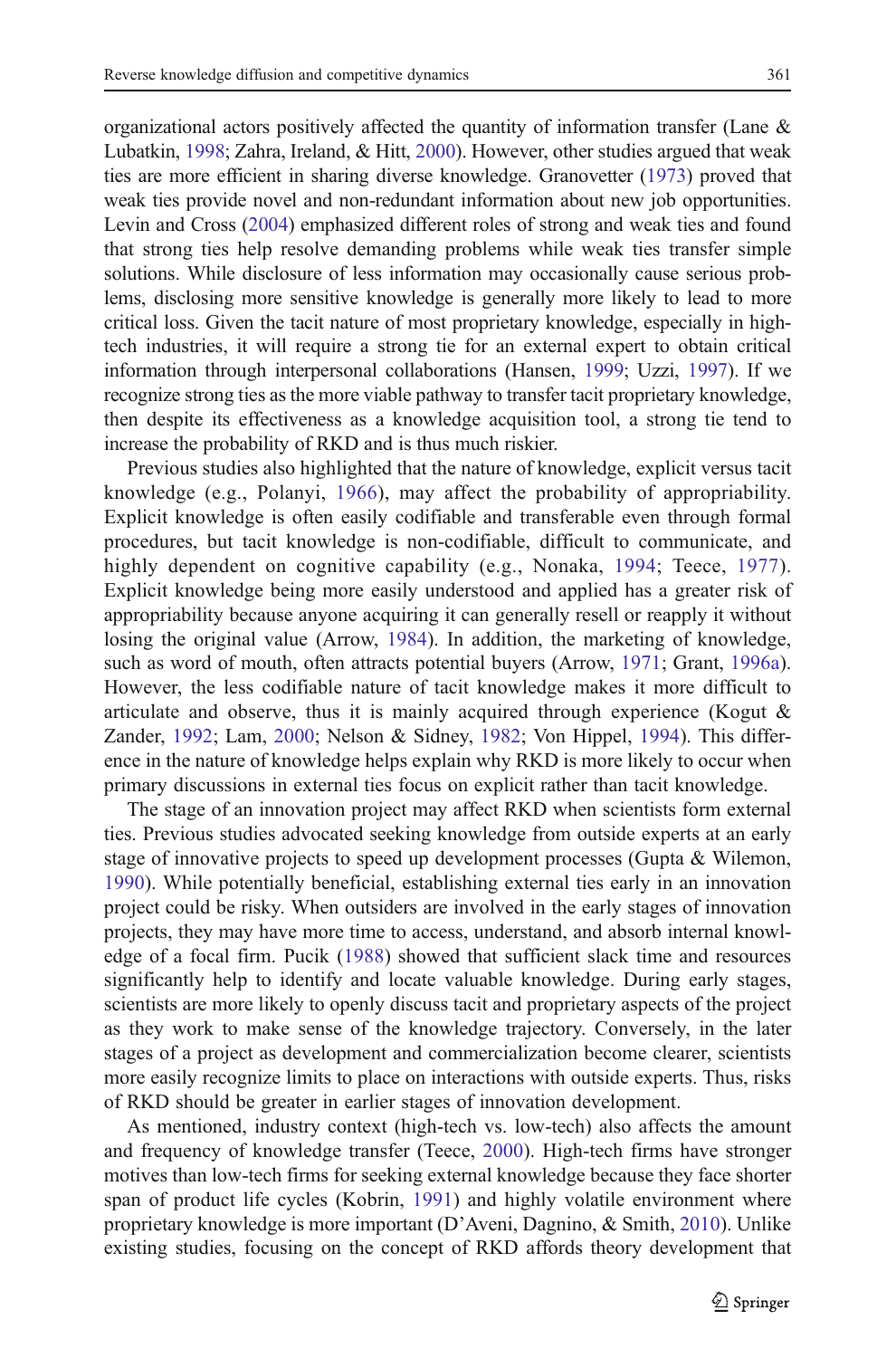explicitly examines risks associated with knowledge seeking through external ties can be far riskier in high-tech rather than low-tech contexts.

Previous studies of knowledge management showed that geographical distance significantly increases communication costs and knowledge transfer since search activities are often constrained geographically and technologically (Jaffe et al., [1993](#page-18-0)). Rosenkopf and Almeida ([2003\)](#page-19-0) also suggested the physical relocation of knowledge workers as an alternative to overcome geographical distances. Alcácer and Chung ([2007\)](#page-16-0) showed that to minimize the cost of geographical distance and maximize colocation benefits, firms tend to mimic their leading competitors' location decisions. While existing studies recognized geographical distance as a barrier to knowledge search, the concept of RKD may advise managers to be more cautious about the external ties in local markets.

#### Impact of market position on knowledge seeking behavior

Although beneficial in many regards, the knowledge integration perspective does not offer a theoretical explanation for why firms in the same industrial sectors pursue different knowledge seeking strategies, especially in regards to external ties. Rather, this perspective suggests a similar strategy to create or sustain competitive advantages regardless of a firm's relative technological position, even technological leaders and followers (e.g., Fudenberg, Gilbert, Stiglitz, & Tirole, [1983\)](#page-17-0). Previous studies on strategic positions and competitive dynamics provide theoretical arguments explaining contrasting behavior of market leaders and followers in the broad range of strategic actions such as innovation, new product development, market entry, and speed of execution (e.g., Chen et al., [1992](#page-16-0)). Competition for resources is an important driver of competitive dynamics (Barney, [1986\)](#page-16-0). The significant gap between market leaders and followers in terms of resources, knowledge, and capabilities makes leaders more concerned about sustaining technological and market leadership, while it motivates followers to hasten to catch up (e.g., Harris & Vickers, [1987](#page-17-0)). Grant [\(1996b](#page-17-0)) argued that organizational capacity for creating and sustaining competitive advantage often depends on the ability to protect advantage against imitation. Due to its inherent nature of a public good, knowledge revealed to rivals cannot be fully restored to its prior status as purely proprietary (Liebeskind, [1997;](#page-18-0) Matusik & Hill, [1998](#page-18-0)). Thus, RKD likely poses a greater risk to market leaders rather than to followers. Therefore, we expect risks associated with RKD should subsequently differentiate knowledge seeking strategies of market leaders from market followers.

Risks associated with RKD may explain why rivals in the same segment and location, such as SEC and Hynix in Korea, have contrasting knowledge seeking strategies, especially leveraging external ties. Our interviews with knowledge workers of SEC repetitively showed the following:

Our engineers are very proud of our standard-creating technological leadership, which has motivated on-going innovation efforts over the last two decades. However, such leadership often breeds caution when leveraging external knowledge since many of our managers are more interested in information security than technological breakthrough. Especially when the engineers develop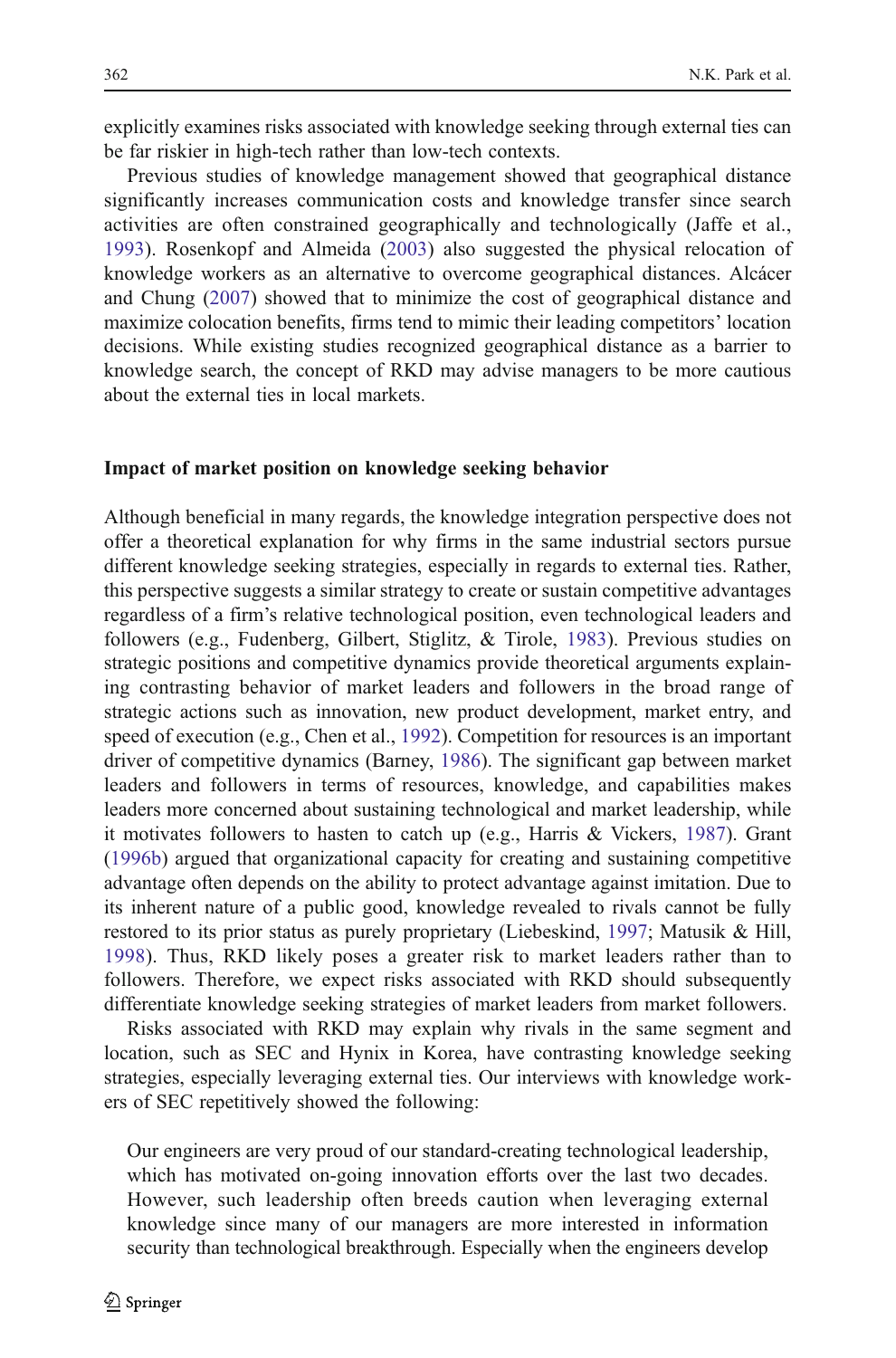initial concepts, managers often hide such projects. To work with external experts, engineers must go through three or four authorization and confirmation procedures with internal scientists in related fields. We engineers dream of working without such red tape. When we can manage such procedures, managers prefer us to work with foreign experts, such as IMEC (a world-leading research institute in nano-electronics technology in Belgium) rather than Korean experts.

The above statements illustrate that SEC has two competing goals of technology leadership and information security concurrently. Our subsequent interviews in other industries confirmed similar attitudes of knowledge workers toward external ties in technology leading firms. However, our interviews with scientists of Hynix and other technology followers, highlights an alternative approach:

We are 2nd in the global semiconductor industry but always pay attention to what projects engineers of SEC plan and execute. Our primary R&D goal is beating SEC in terms of new technology developments and commercialization. To accelerate R&D projects, we will pursue internal development, hiring, outsourcing, buying, and often collaborations. Information security is always critical but is often secondary to speed. However, we never give up developing our own unique know-how and are driven to lead our field.

This Hynix engineer's statement is representative of how market followers in various industries approach R&D activities and technology competition. Engineers of market followers we interviewed were most concerned with catching up to market leaders. These insights from our interviews with knowledge workers reveal contrasting perceptions of possible benefits and risks of external ties that are driven largely by relative market position. While there are multiple ways to measure relative position of firms, we utilize the concepts of market leaders and market followers in terms of market share dominance (Ferrier et al., [1999](#page-17-0)), financial performance (Cool & Schendel, [1987\)](#page-17-0), and technological leadership (Lieberman & Montgomery, [1988\)](#page-18-0). We then use these interviews to develop theoretical propositions about how relative market position affects knowledge seeking strategy and its execution, in particular as these relate to the likelihood of RKD in external ties.

Why rivals behave differently?

The knowledge acquisition literature suggests that market leaders may have a strong incentive to sustain their knowledge leadership by investing in R&D and/or acquiring external knowledge. Hagedoorn [\(1995](#page-17-0)) argued that leading computer and microelectronics firms engage in more strategic alliances and collaborations. Due to relative advantages of advanced absorptive capacities and resources (Daneels, [2002](#page-17-0); Nelson, [1991\)](#page-19-0), leading firms generally seek to exploit more external knowledge (Wu  $&$  Chen, [2012](#page-19-0)). We interpret these arguments to imply that leading firms tend to utilize external ties more actively than market followers.

However, risks associated with RKD suggest different guidelines for market leaders and followers. For example, the external knowledge market leaders seek is often not well-known to the market and likely possessed by only a few scientists. Obtaining such tacit knowledge requires strong ties with outside experts. However, as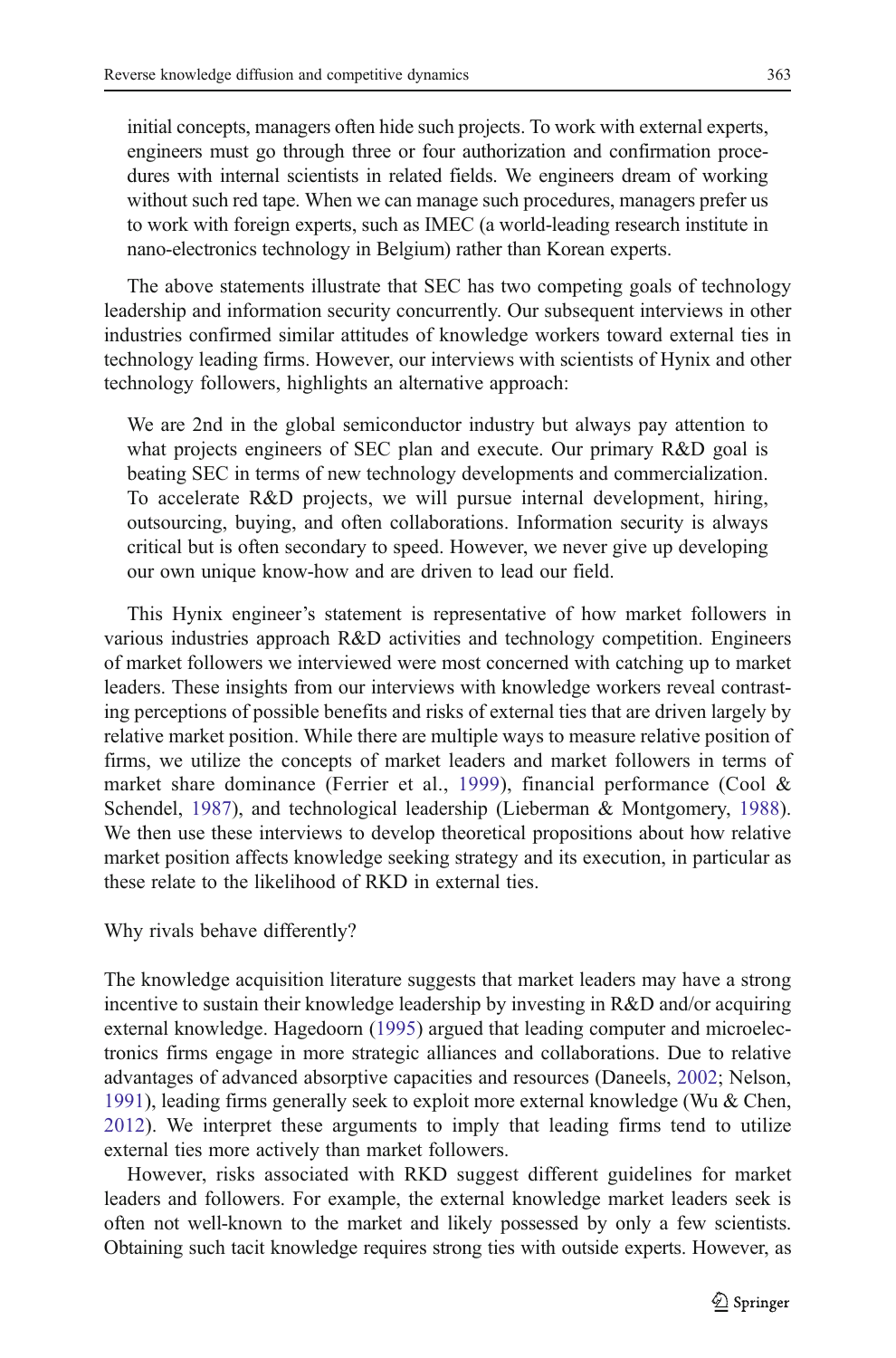explained above, such strong ties increase the risk of RKD, and market leaders likely have a lot more to lose from RKD than market followers because it may give followers meaningful opportunities to narrow the knowledge gap with leaders. Since the increased risk and magnitude of loss from RKD is likely much greater for market leaders, they tend to be more cautious and less eager to commit to knowledge seeking through external ties. Even when developing external ties, scientists working for market leaders tend to take much longer to establish external ties due to many internal processes of red tape for internal knowledge protection (Liebeskind, [1996](#page-18-0)).

Conversely, market followers may perceive risks of RKD differently. First, risk associated with RKD may be deemed acceptable if these also hold some potential for market followers to narrow the knowledge gap with market leaders. The potential to quickly gain ground on a market leader likely encourages market followers to prefer external ties to internal R&D for knowledge development. Indeed, external ties are often recognized as more efficient in terms of time and costs than internal R&D in obtaining market leaders' tacit knowledge in knowledge intensive industries (Grant, [1996b\)](#page-17-0). Second, since market followers' internal knowledge protection mechanisms may be less complicated and require less time for approval than market leaders, scientists working for market followers should face far fewer impediments to establishing external ties. Therefore, we generally predict the following:

Proposition 1 Market leaders are less likely than market followers to rely on external ties when seeking external knowledge.

When to rely on external ties?

The concept of RKD may also explain why firms seek to establish external ties during different stages in the development of their innovation projects. Previous knowledge management research has argued that involving external experts early better facilitates knowledge transfer and integration between entities (Doz & Hamel, [1998\)](#page-17-0). However, risks associated with RKD suggest that market leaders may wish to delay seeking knowledge through external ties while market followers may prefer establishing these ties at early stages in the development of their innovation projects. Information exchange at an early stage will help project participants understand the overall picture of the knowledge development project (Kelly, Schaan, & Joncas, [2002\)](#page-18-0), such as the project's ultimate goal, how the specific project will differentiate existing technology, where the technology will be applied, and the estimated economic value of the project. Such comprehensive understanding about a specific project provides a good foundation for external experts to identify which technology is most critical, and how to access or where to learn specific knowledge. In addition, early involvement provides external experts more time to absorb necessary knowledge, and allows them to interact with more internal engineers. Pucik ([1988\)](#page-19-0) suggested that early involvement of human resource staff in inter-organizational alliances is essential to precisely identify the critical value-added learning targets and the effective means to control them. Since establishing external ties at the early project stage increases knowledge sharing and exchange, market leaders may actually concerned be about established external ties during the early stages of an innovation. This is because if RKD occurs at the very early stage, knowledge leakage tends to cause market leaders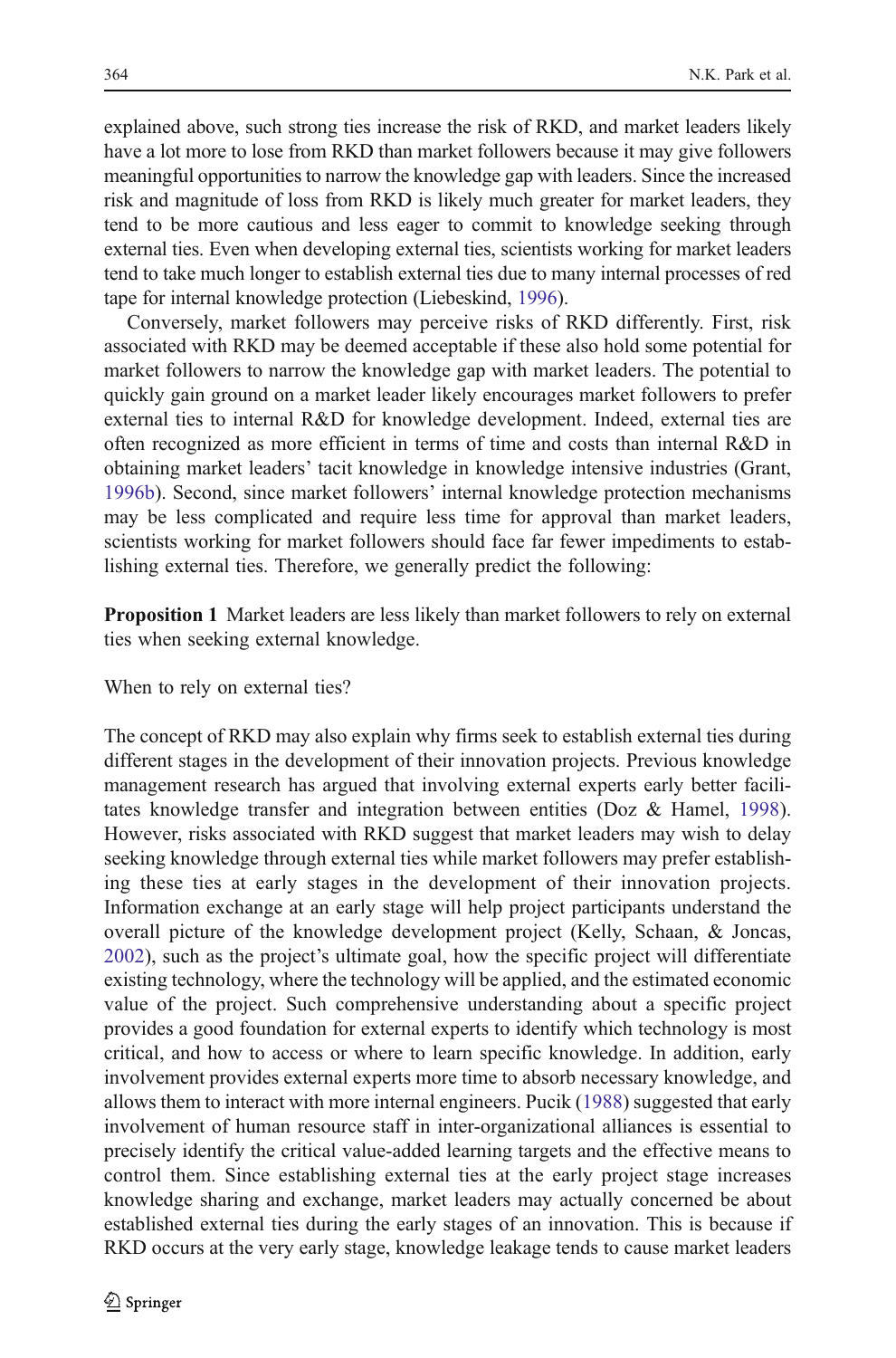serious damage as rivals have more time to catch-up and/or imitate an innovation project that the leader is just starting. Indeed, one of our interviews with R&D engineers of several leading firms illustrates such concerns:

We can always find ourselves in a fundamental dilemma at the very initial stage of new R&D projects. To avoid possibly wasting resources by heading in the wrong direction, we try to confirm our ideas with external experts or independent third parties. However, discussions or consultations with external players often concerned our internal control division. It seems to me that they would rather we not develop a new technology than risk disclosing knowledge to an outsider.

The possibility of RKD will be strongly affected by project evolution. As a new project evolves to the final stage, internal scientists gain a clearer understanding about what knowledge is needed from outside. More clearly identifying missing elements will subsequently reduce the scope of external knowledge sought. Attempting to fill a small knowledge gap should require much less disclosure of internal knowledge. Thus involving external experts in the project closer to the final stage minimizes the scope of knowledge disclosures and thus reduces risks associated with RKD. The possibility of RKD may be significantly attenuated at the later stage of innovation projects. Since market leaders usually have a knowledge "head start," they may not need to establish early project external ties.

Market followers may be less concerned with RKD risks even at the early stage since they are under pressure to close the knowledge gap with market leaders (Lambkin, [1988\)](#page-18-0). Additionally, as followers, they may face less fallout from RKD. So market followers may prefer establishing external ties early because increased knowledge exploration may help market followers partially overcome the knowledge gap with market leaders (Lieberman, [1987](#page-18-0)). Additionally, increased risk of RKD posed by establishing early external ties may be offset by market followers having less proprietary knowledge to loose and thus a lower potential risk of RKD. (Lieberman & Montgomery, [1988\)](#page-18-0). Diminished risk potential and greater pressure to quickly close the knowledge gap, may increase pressure on market followers to expedite establishment of external ties as early as possible in the development of innovation projects. Consequently, we predict the following:

Proposition 2 Market leaders will prefer establishing external ties in later stages of innovation projects than market followers do.

How do firms control the possible RKD?

Given the risks associated with RKD, we wondered how firms attempt to control or avoid it ex ante. The contrasting attitudes and incentive alignments to RKD suggest that market leaders and market followers may utilize different control mechanism. Some external ties rely on relational contracts established by two or more parties undertaking joint commitment and sharing sensitive knowledge (Park, [1996](#page-19-0)). The goals and expectations of prospective contract participants, either experts or knowledge seeking firms, are often incongruent or incompatible (Hamel, [1991](#page-17-0); Mjoen & Tallman, [1997\)](#page-18-0). Thus, external ties are often vulnerable to opportunism, asset specificity, and bounded rationality, which subsequently increase transaction costs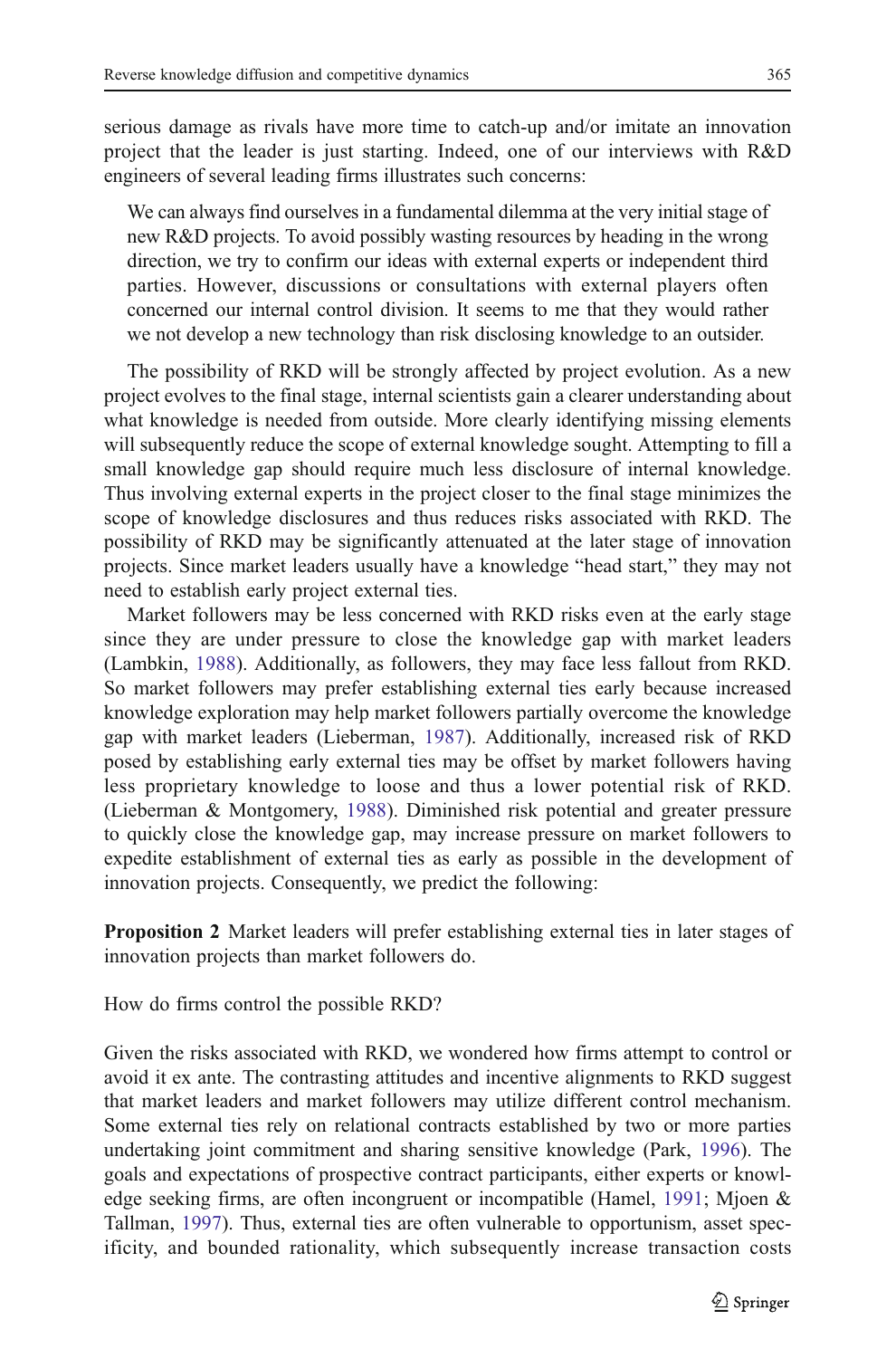(Dietrich, [1994](#page-17-0); Williamson, [1985](#page-19-0)). Because external ties often entail mutual commitment of critical knowledge in an uncertain and complex context, transaction costs during searching, formation, and subsequent operation are fairly high (Hennart, [1988\)](#page-17-0). Detailed contract specifications are necessary for knowledge seeking firms to ensure control of their knowledge assets while maximizing possible benefits of external knowledge and future integration. In addition, when we come to cross-border arrangements, additional transaction difficulties arise from cultural, legal, economic, and geographical distances (Luo, Shenkar, & Park, [2002](#page-18-0)). Liebeskind ([1997\)](#page-18-0) specifically emphasized that ex ante controls are much more effective than ex post regulations to prevent possible residual leakage of knowledge.

The complexity and vulnerability of external ties requires strong control mechanisms between external experts and knowledge seeking firms to sustain successful relationships. Ring and Van de Ven ([1994\)](#page-19-0) emphasized the significance of control mechanisms to facilitate inter-partner learning and collaborations, because the norms of reciprocity and trust are often insufficient to control evolutionary relationships between multi-parties (Hamel, [1991](#page-17-0); Kogut, [1988\)](#page-18-0). Contracts are a major ex ante mechanism for controlling and minimizing conflicts. Contract completeness serves to reduce complexity, uncertainty, and transaction costs associated with external ties, and ex ante specifications controlling each party's rights, duties, and benefits can be reflected in various binding terms, clauses, and conditions (Kim & Sung-Choon, [2013;](#page-18-0) Schaan, [1983](#page-19-0)). Conversely, incomplete contracts often leave conceptual terms blurred or vague, and are insufficient in setting clear bounds and responsibilities of each party. Such contracts may provide a breeding foundation for shirking responsibility and shifting blame, which ultimately raises the possibility of RKD.

The knowledge management literature suggests that knowledge seeking firms should minimize transaction costs of external ties (Teece, [1977](#page-19-0)). However, it cannot predict why market leaders and followers will have entirely different perceptions of the level of detail and completeness of contracting. The RKD perspective can illustrate different incentives between market leaders and followers in this regard. As explained above, although control mechanisms are costly, compared to market followers, market leaders are more willing to pay such costs since RKD poses a greater risk to their leadership status. Market followers are willing to face the risks of RKD if the potential benefits increase the possibility of quickly obtaining external knowledge to close the knowledge gap. In terms of searching, forming, and operating external ties, market followers seek to accelerate knowledge acquisitions rather than spend significant time and resources completing contracts to better control possible RKD. Thus, we predict:

Proposition 3 Market leaders will prefer more complete contracts as an ex ante control mechanisms in external ties more than market followers will.

## **Discussion**

### Contributions

Studies in knowledge management have focused more on utilities of external knowledge than protection of one's own knowledge (Liebeskind, [1996\)](#page-18-0). Although firms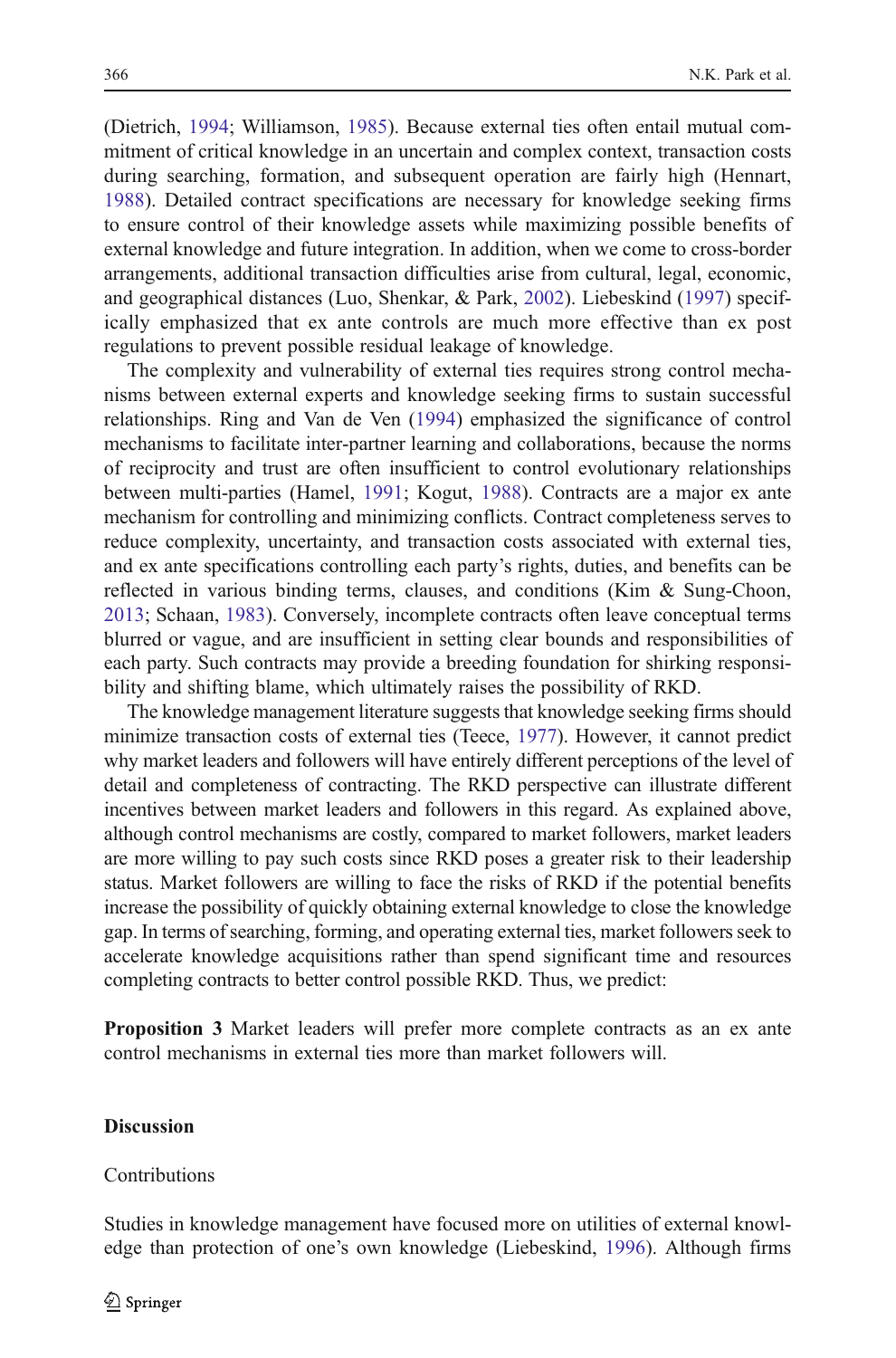often resort to legal/non-legal protective mechanisms to protect their knowledge, the incomplete nature of contracts as control mechanisms always leaves rooms for outsiders to appropriate sensitive internal knowledge for self-interest (Hoecht & Trott, [2006b](#page-17-0)). In knowledge intensive industries where possession of core knowledge directly influences corporate performance, knowledge protection is a key concern. The attractiveness of internal knowledge protection as a research motivation surfaced in our interviews with R&D engineers in multiple industries.

Our paper makes several theoretical contributions to the existing literatures. First, building on the broad concept of knowledge protection in previous studies (Cheung, [1982;](#page-16-0) Liebeskind, [1996](#page-18-0)), we contribute by highlighting the concept of RKD as intentional knowledge disclosure by external experts in the context of knowledge management and market leader/follower dynamics. We posit that costs and benefits trade-offs from external ties are different for market leaders and followers, which ultimately drives them to pursue different knowledge seeking strategies. Our study enriches existing literature by emphasizing how knowledge workers can be problematic agents of intentional knowledge disclosure while they are the very agents of knowledge transfer, exchange, and sharing. Compared to patent citation studies that analyzed explicit and intended knowledge transfer, the concept of RKD suggests that implicit and unidentifiable knowledge transfer may also become a research focus. The human mobility literature focuses on knowledge transfer with physical relocation of knowledge workers (Rosenkopf & Almeida, [2003\)](#page-19-0), while our study identifies the phenomenon of unwanted knowledge transfer without physical relocation of scientists.

Second, a major contribution of our study relates to the introduction of a new concept that opens up many interesting avenues of theory and research that are yet explored. We first proposed that market leaders are less likely to rely on external ties than market followers. We argued that in spite of significant need and potential benefits for critical external knowledge, market leaders have more to lose with RKD than market followers do. Much of the previous research on knowledge management either simply highlighted benefits of external knowledge or distinguished different type of knowledge seeking activities, such as local search for incremental innovation and boundary spanning search for radical inputs (Rosenkopf & Almeida, [2003](#page-19-0); Rosenkopf & Nerkar, [2001;](#page-19-0) Tushman, [1977\)](#page-19-0). To refine the above knowledge seeking behavior we distinguish strategic market positions. This type of theoretical implication may be applied to other strategic management issues, such as why or under what conditions some firms pursue more active benchmarking activities, outsourcing strategies, new product development, absorptive capacity enhancement, market intelligence strategy, organizational structure design, or M&As. For instance, in terms of M&As, our study can explain that high-tech firms, such as Cisco, may prefer acquiring the entire target rather than horizontal collaborations that run the risk of RKD. In terms of buyer-supplier relationship management, it is always necessary for component suppliers to share detailed design of a new product with a final assembler, and vice versa, to reduce costs and improve quality (Clark & Fujimoto, [1991](#page-17-0)). However, both scholars and managers need to recognize that even this kind of productive knowledge sharing is not free from the risks of RKD.

We also argued that market followers are more likely to exploit external ties at early stage of innovations than market leaders. Previous studies mostly investigated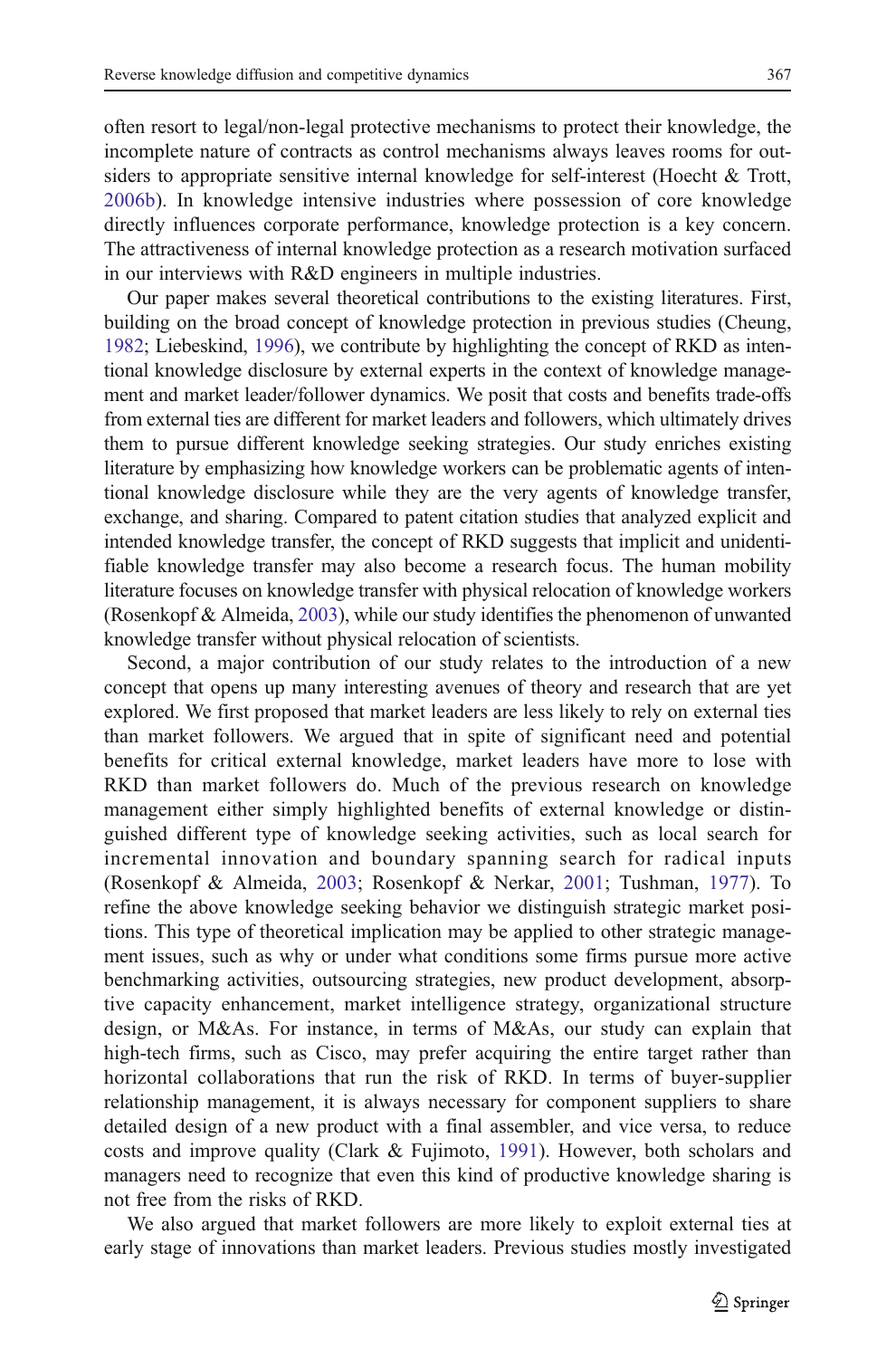how managers can accelerate knowledge transfer between independent entities, or how the amount, type, and contents of external knowledge affect innovation outputs in the post-knowledge acquisition period (Cassiman & Veugelers, [2006](#page-16-0); Cohen & Levinthal, [1990;](#page-17-0) Menon & Pfeffer, [2003](#page-18-0); Zander & Kogut, [1995\)](#page-19-0). However, they did not specify how timing of knowledge acquisition is moderated by strategic market positions. We suggested that, at early rather than later stages, the probability of RKD and subsequent damages may become especially serious basically due to more time for both knowledge learning and RKD. In addition, market followers are under more pressure to speedy catch-up and less constrained by potential RKD. Thus, we argue that the best timing of knowledge acquisition strategies especially for the market followers tend to be at the early stage of innovation projects while that for market leaders at the later stage. Our study may expand the current theoretical implications to various research questions, such as when the best timing to imitate, acquire, and/or integrate external knowledge may be for a specific type of firms, why the best timing of M&As or strategic alliances for knowledge acquisitions is different across competitors, or when the best timing for make or buy decisions is for a group of firms. For a specific example, considering the purpose of exploitation vs. exploration, we may investigate how the best timing of external knowledge acquisition may be affected by the inter-relationship between strategic positions and learning types.

Our third question asked how control mechanisms of RKD differ between market leaders and market followers. We argued that due to the high potential of severe damage from RKD, market leaders are rather willing to rely on a strong ex ante tool of highly complete contracts, as an effort to avoid opportunism, goal incongruence, and inherent uncertainty at the significant cost of time and financial resources. However, market followers may tend to take a simplified and less complete contract at the risk of possible RKD. Most previous studies on the knowledge management focused how to speed up knowledge acquisition and minimize the related costs of transactions (Grant, [1996a](#page-17-0); Zander & Kogut, [1995](#page-19-0)). Specifically, the contract completeness is an intertwined result of factors at the multiple levels, such as goal differences between partners, cross-country effects, and cross-cultural components (Ding, Huang, & Liu, [2012](#page-17-0); Luo et al., [2002\)](#page-18-0). However, our study basically advises that by relying on a rather complete contract, it could be beneficial to intentionally increase the protection measures for the knowledge acquisition processes of market leaders. Our thought on the control mechanism of RKD may be relevant with other knowledge acquisition methods, such as what the best protection mechanism could be for M&As, alliances, and agreements with third parties in the ex ante and ex post perspectives, how to design the best contracts between partners under different contingencies, and how to deal with damage of RKD ex post.

In addition to the theoretical contributions above, our study also contributes to practice by providing new insights for managers. Conceptual framework and propositions of this study draw managers' attention by examining the benefits of external knowledge sourcing through outside individuals and the possible damages from RKD. Managers need to understand the inevitable trade-off between the efficiency of knowledge acquisitions and costs of knowledge protection. They often try to increase the protection mechanism of internal knowledge, such as enhancing monitoring procedures, establishing rules and regulations, and redesigning compensation packages. However, such efforts will subsequently face direct conflict with speedy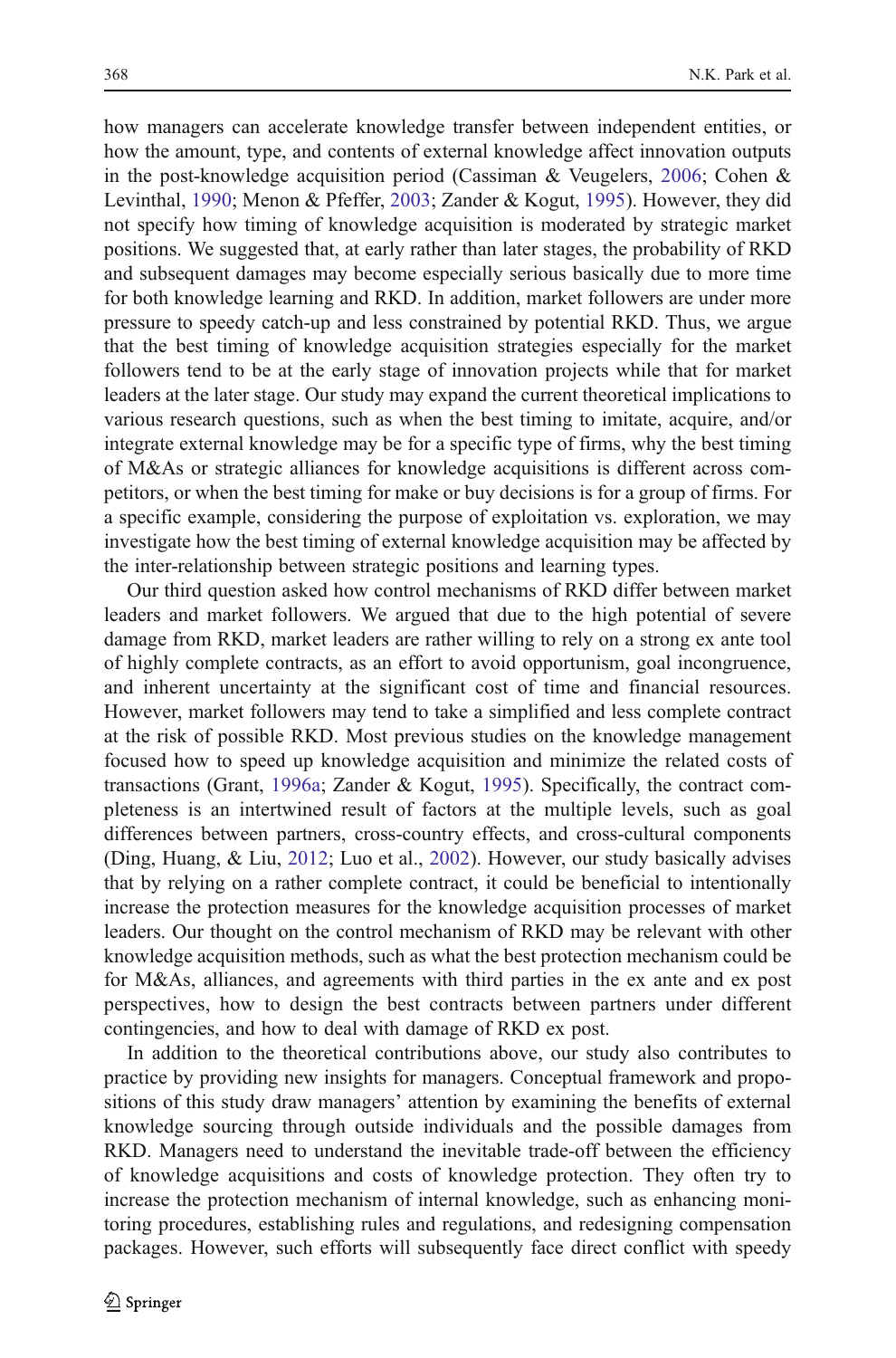acquisition of external knowledge. This calls for a cautious cost-benefit analysis for the managers when seeking knowledge from external ties with a special attention to their market status, specifically market leaders and followers. In addition, there exists another trade-off between establishing efficient external ties and securing high level of trust between contract participants. While the high level of trust can be an effective alternative to control possible RKD especially for repetitive collaborations with the same partners (Ring  $&$  Van de Ven, [1994](#page-19-0)), it usually takes a significant amount of time to build up and is less cost-efficient. In addition, the informal control mechanism of trust may not be a reliable solution for market leaders due to their high concern about RKD. The trust-based relations, which often require some forms of trusting actions, such as exclusion of binding terms, less detailed agreements, less safeguards, and less monitoring, cannot be an effective ex post control mechanism since they do not often include how to compensate possible damages between partners. In summary, while the previous literature mainly focuses on how to develop and expand the knowledge base, our study suggests that considering their strategic market positions, managers need to find optimal solutions to the trade-off between the methods to acquire external knowledge and the protection methods of internal knowledge.

# Limitations and future research

Our study provides further critical implications for theory building, future research, and managerial implications on the knowledge management and competitive dynamics. First, the simple combination of the two literatures can provide us better theoretical predictions of knowledge transfer and intentional diffusion of someone else's knowledge. For example, while the existing human mobility research focus on the relocation itself (Almeida & Kogut, [1999;](#page-16-0) Rosenkopf & Almeida, [2003](#page-19-0)), the integration of market status into the knowledge management allows researchers to investigate a more refined issue: How the human mobility from market leaders to market followers may affect innovation outcomes differently, compared to that from market followers to market leaders. The concept of RKD can further redesign the above question such as, under what conditions the human mobility may causes the knowledge reverse flows from market leaders to market followers and vice versa.

Second, the integration of knowledge management literature into the competitive dynamics studies can also be enriched if researchers may creatively consider the concept of RKD in their future research. For example, previous studies have shown that the first-mover advantages are meaningfully sustainable across a wide variety of industries (Ketchen, Snow, & Hoover, [2004\)](#page-18-0) and identified internal and external contingencies associated with the sustainability of such advantages (e.g., Nehrt, [1998;](#page-18-0) Schoenecker & Cooper, [1998\)](#page-19-0). Strongly motivated scholars can examine how the sustainability of leading firms' competitive advantages may be affected by possible RKD through various channels of knowledge transfer, such as M&As, alliances, and human mobility.

Third, the roles of control mechanism may be further examined when researchers take into account the different types of controls and their differential impact on knowledge creation. Unlike our study that investigated only contract completeness, controls on inputs may have entirely different impacts on innovation than those on outputs. For instance, in a sample of 57 pharmaceutical firms, Cardinal [\(2001](#page-16-0)) found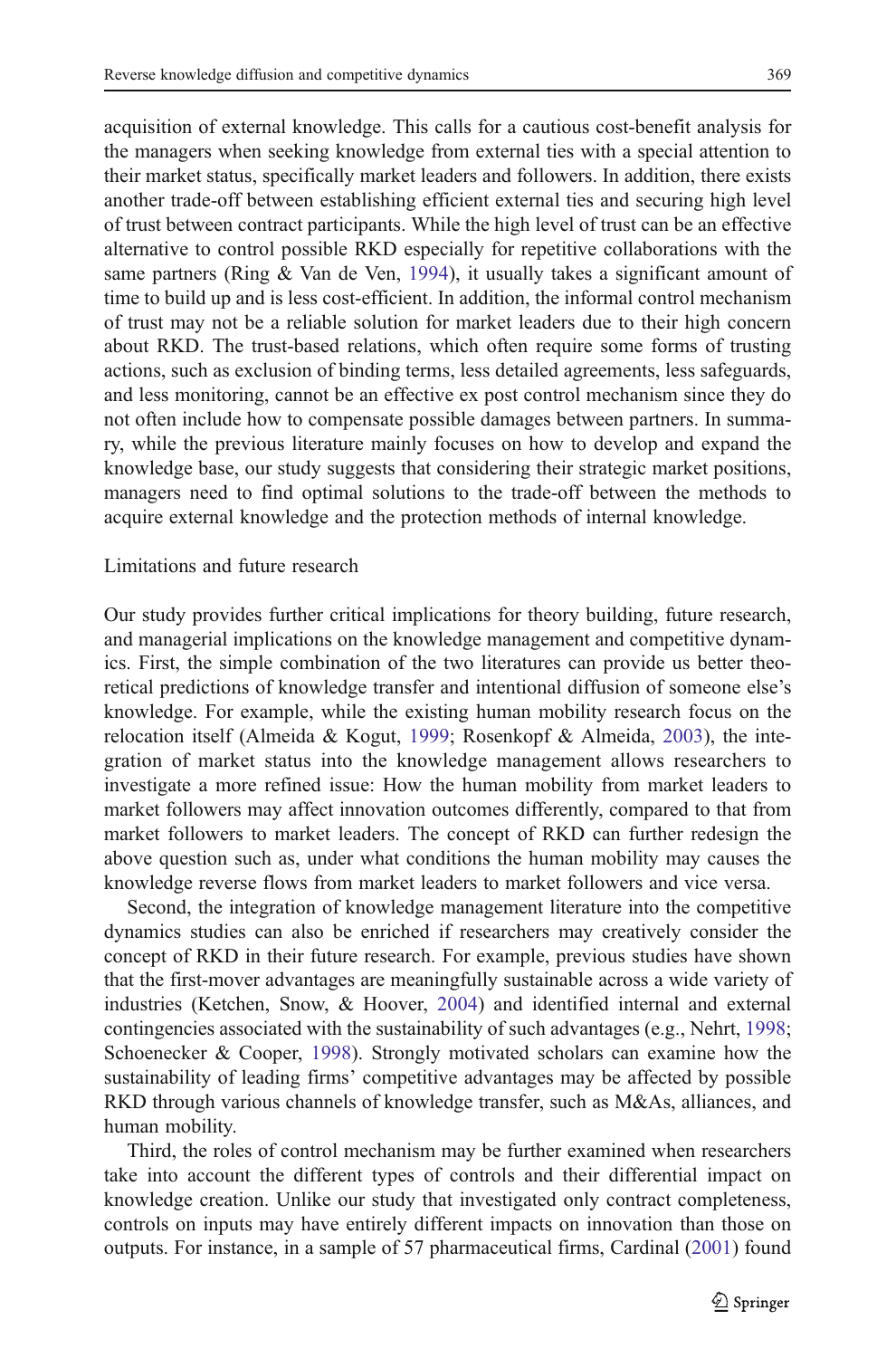that the use of input, behavior, and output control mechanisms have significant impact on radical innovations but only input and output control on incremental innovation. Other studies found that types of controls also affect input decisions in global contexts. Chen, Park, and Newburry, [\(2009](#page-16-0)) showed that output and process controls are more associated with property-based contributions in international joint ventures while process and social controls with knowledge-based contributions.

Fourth, beyond the national context of Korea, our study can be applied to innovation issues in other Asian countries including China and India. It is also meaningful to pay special attention to the differences in institutional contexts across countries, since it can help scholars to draw more practical insights and managerial implications on corporate behavior (e.g., Meyer, Estrin, Bhaumik, & Peng, [2009\)](#page-18-0). Asian economies are often recognized as emerging markets where intellectual property right is subject to weaker legal protection than most Western economies and informal networks tend to be more critical than formal relationships (e.g., Ahlstrom, Chen, & Yeh, [2010](#page-16-0)). For example, people in East Asian economies easily build up strong ties based on their educational background, kinship, and hometown (Hitt, Lee, & Yucel, [2002](#page-17-0)). In addition, social control processes rather than formal controls are more often used as corporate control mechanisms (Lu, Tsang, & Peng, [2008](#page-18-0)). These Asian characteristics may effectively make RKD fairly critical in countries such as Korea, Japan, and China. Therefore, future studies may need to examine firms in other Asian countries such as China, India, and Vietnam, where innovation and technology development becomes one of the most important critical drivers for economic growth and social welfare (Ahlstrom, [2010](#page-16-0)).

Lastly, there definitely remains a need to test our propositions with the aid of further empirical tests either qualitatively or quantitatively. Future research can design in-depth qualitative studies about under what conditions the probability of RKD increases, and what factors affect the probability most significantly among knowledge types, strength of ties, timing of the involvement, and structure of ex ante control mechanism. Also, empirical or case studies in different industry contexts will provide a better understanding about dynamics of RKD in various industries. While we take into account high-tech industries in the manufacturing sectors, this context was an intentional choice due to its well-known reputation for active sourcing of external knowledge. However, the service sectors, such as the consulting, hospitality, logistics, IT and software solutions, are an obvious target for further investigation. Lastly, researchers may investigate the roles of RKD as a moderating or mediating variable in various fields, such as organizational capability management, internal R&D process, or organizational structure design.

### Conclusion

A major motivation of this study is to explain why some firms choose or not choose to use external ties of individuals to seek knowledge. While the benefit of sourcing external knowledge has received much attention in previous literatures, potential costs of external knowledge seeking has not received comparable academic attention. Thus, we focused on a new concept of RKD and the conditions that increase the probability of RKD. RKD specifically helps us to better understand how firms may lose their sensitive internal knowledge to competing firms. Relying on this unique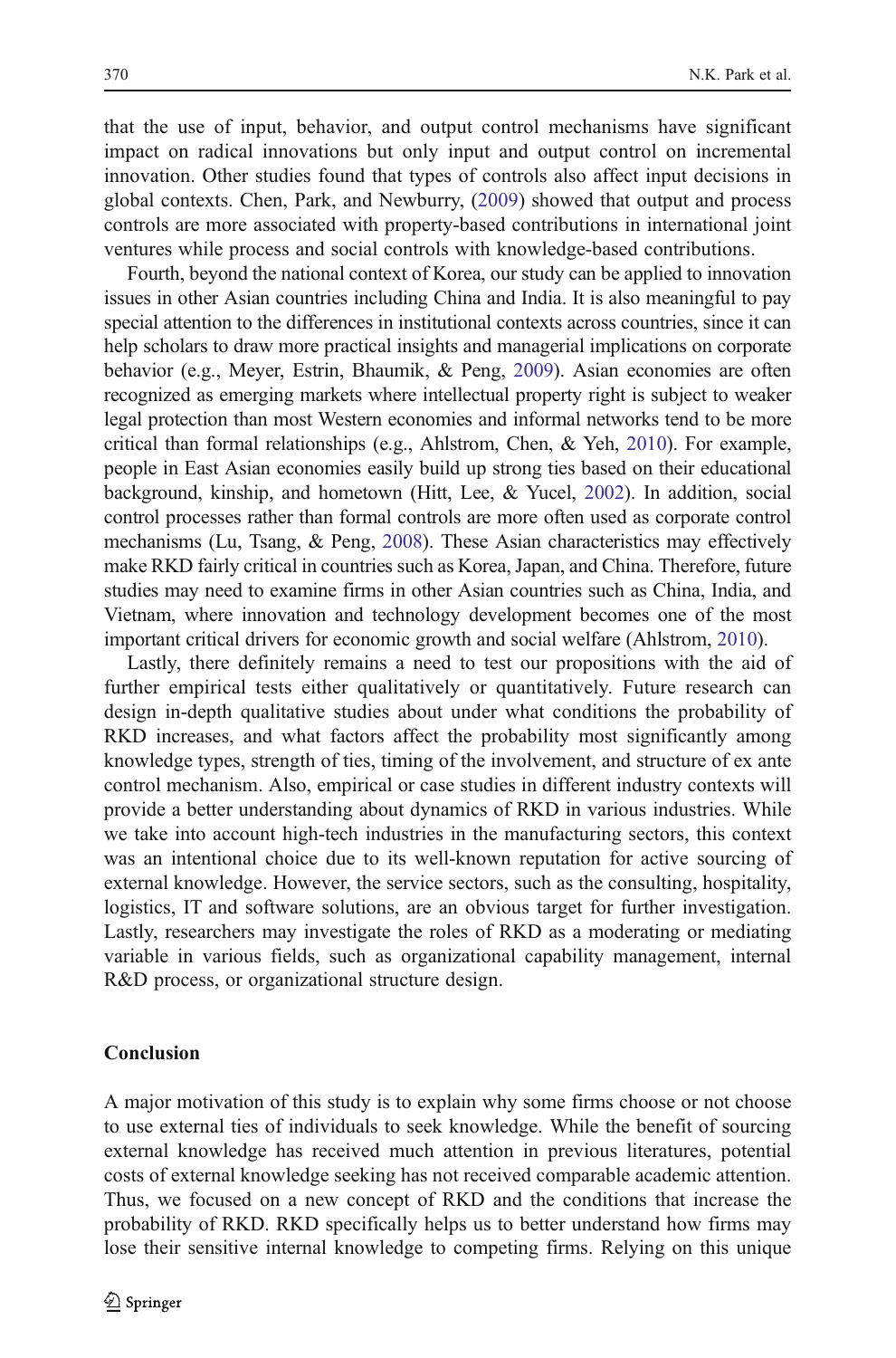<span id="page-16-0"></span>concept of RKD, we posit that the possible trade-offs between upsides and downsides of external ties of individuals may deliver different impacts on market leaders and followers respectively. We argue that RKD may ultimately influence them to make entirely contrasting choices in terms of knowledge seeking methods, timings, and protection mechanisms. In particular, we suggested that, compared to market followers, market leaders are less likely to utilize external ties of individuals due to the high potential risk of losing its core knowledge. We expect our work to shed additional light on the knowledge management and innovation, and provide a new foundation for future studies.

Acknowledgments We wish to thank Yeonji Seo, Jeonghwan Lee, Hyojung Kim, Chuljin Park, Kira Choi, Donghwi Seo, Junghyun Suh, and two anonymous reviewers for their helpful comments. We also wish to thank Rachel (Rae) Pinkham, and Marc Ahlstrom of Burlington County College for their editorial assistance with this paper. All errors remain ours.

# References

- Ahlstrom, D. 2010. Innovation and growth: How business contributes to society. Academy of Management Perspectives, 24(3): 11–24.
- Ahlstrom, D., Chen, S.-j., & Yeh, K. S. 2010. Managing in ethnic Chinese communities: Culture, institutions, and context. Asia Pacific Journal of Management, 27(3): 341–354.
- Ahuja, G. 2000. The duality of collaboration: Inducements and opportunities in the formation of interfirm linkages. Strategic Management Journal, 21(3): 317–343.
- Ahuja, G., & Katila, R. 2001. Technological acquisitions and the innovation performance of acquiring firms: A longitudinal study. Strategic Management Journal, 22(3): 197–220.
- Alcácer, J., & Chung, W. 2007. Location strategies and knowledge spillovers. Management Science, 53(5): 760.
- Almeida, P., & Kogut, B. 1999. Localization of knowledge and the mobility of engineers in regional networks. Management Science, 45(7): 905–917.
- Arrow, K. J. 1971. Essays in the theory of risk bearing. Chicago: Markham.
- Arrow, K. J. 1984. Information and economic behavior. In Collected papers of Kenneth J. Arrow, Vol. 4. Cambridge: Belknap Press.
- Barney, J. B. 1986. Strategic factor markets: Expectations, luck, and business strategy. Management Science, 32(10): 1231–1241.
- Basdeo, D. K., Smith, K. G., Grimm, C. M., Rindova, V. P., & Derfus, P. J. 2006. The impact of market actions on firm reputation. Strategic Management Journal, 27: 1205–1219.
- Becerra, M., Lunnan, R., & Huemer, L. 2008. Trustworthiness, risk, and the transfer of tacit and explicit knowledge between alliance partners. Journal of Management Studies, 45(4): 691–713.
- Cardinal, L. B. 2001. Technological innovation in the pharmaceutical industry: The use of organizational control in managing research and development. Organization Science, 12(1): 19–36.
- Cassiman, B., & Veugelers, R. 2006. In search of complementarity in innovation strategy: Internal R&D and external knowledge acquisition. Management Science, 52(1): 68–82.
- Charitou, C. D., & Markides, C. C. 2003. Responses to disruptive strategic innovation. MIT Sloan Management Review, 44(2): 55–63.
- Chen, D., Park, S. H., & Newburry, W. 2009. Parent contribution and organizational control in international joint ventures. Strategic Management Journal, 30(11): 1133–1156.
- Chen, M. J. 1996. Competitor analysis and inter-firm rivalry: Toward a theoretical integration. Academy of Management Review, 21: 100–134.
- Chen, M. J., Smith, K. G., & Grimm, C. M. 1992. Action characteristics as predictors of competitive responses. Management Science, 38(3): 439–455.
- Chesbrough, H. W. 2003. Open innovation: The new imperative for creating and profiting from technology. Boston: Harvard Business Press.
- Cheung, S. 1982. Property rights in trade secrets. Economic Inquiry, 20(1): 40–53.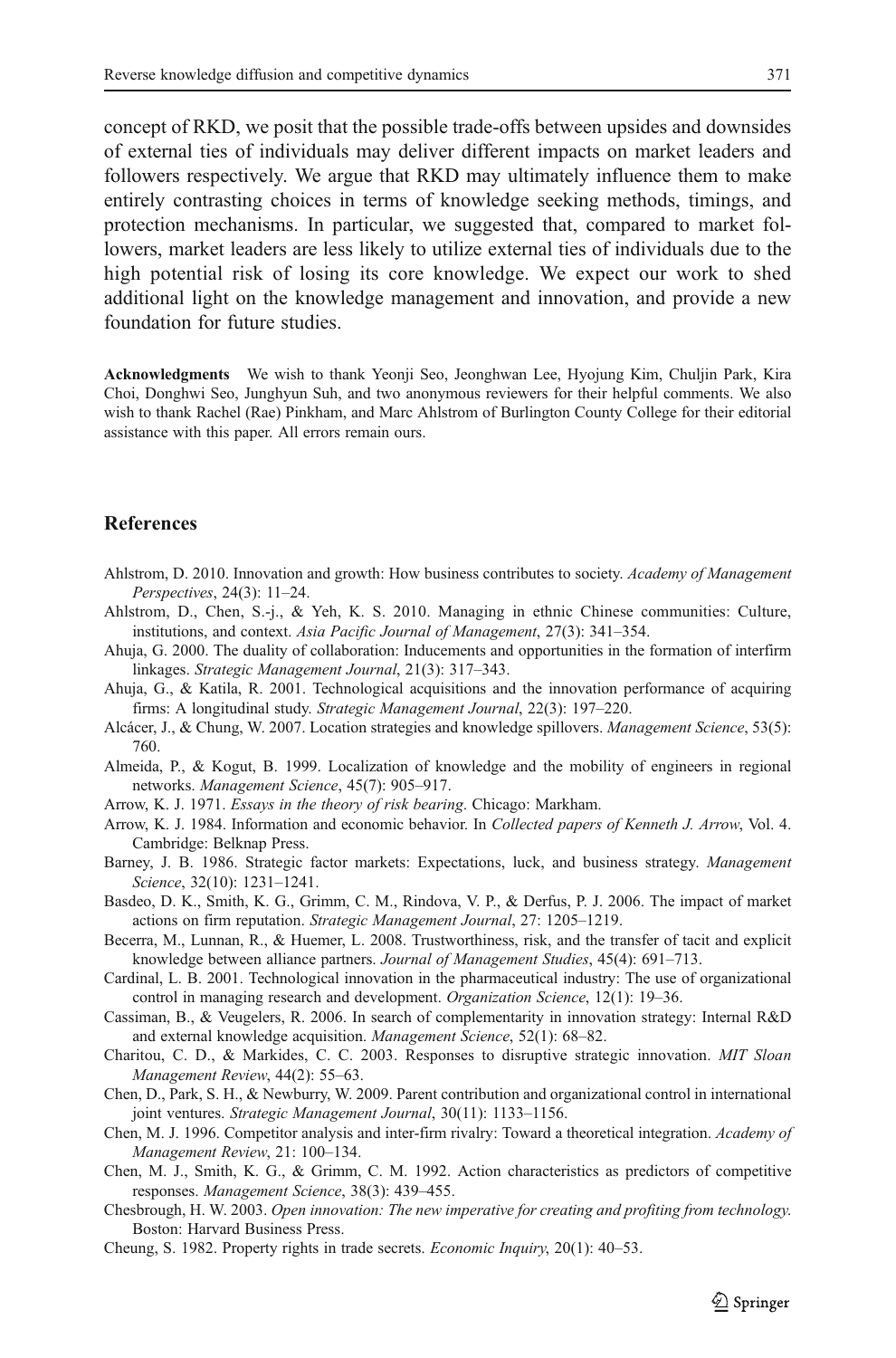- <span id="page-17-0"></span>Clark, K. B., & Fujimoto, T. 1991. Product development performance: Strategy, organization, and management in the world auto industry. Boston: Harvard Business Press.
- Cohen, W. M., & Levinthal, D. A. 1990. Absorptive capacity: A new perspective on learning and innovation. Administrative Science Quarterly, 35(1): 128–152.

Coleman, J. S. 1994. Foundations of social theory. Boston: Harvard University Press.

- Cool, K. O., & Schendel, D. 1987. Strategic group formation and performance: The case of the US pharmaceutical industry, 1963–1982. Management Science, 33(9): 1102–1124.
- D'Aveni, R. A., Dagnino, G. B., & Smith, K. G. 2010. The age of temporary advantage. Strategic Management Journal, 31(13): 1371–1385.
- Daneels, E. 2002. The dynamics of product innovation and firm competences. Strategic Management Journal, 23(12): 1095–1121.
- Dietrich, M. 1994. Transaction cost economics and beyond: towards a new economics of the firm. London: Routledge.
- Ding, X. H., Huang, R. H., & Liu, D. L. 2012. Resource allocation for open and hidden learning in learning alliances. Asia Pacific Journal of Management, 29(1): 103–127.
- Doz, Y. L., & Hamel, G. 1998. Alliance advantage: The art of creating value through partnering. Boston: Harvard Business Press.
- Ferrier, W. J. 2001. Navigating the competitive landscape: The drivers and consequences of competitive aggressiveness. Academy of Management Journal, 44(4): 858–877.
- Ferrier, W. J., Smith, K. G., & Grimm, C. M. 1999. The role of competitive action in market share erosion and industry dethronement: A study of industry leaders and challengers. Academy of Management Journal, 42(4): 372–388.
- Fudenberg, D., Gilbert, R., Stiglitz, J., & Tirole, J. 1983. Preemption, leapfrogging and competition in patent races. European Economic Review, 22(1): 3–31.
- Ghoshal, S., Korine, H., & Szulanski, G. 1994. Interunit communication in multinational corporations. Management Science, 40(1): 96–110.
- Gomes-Casseres, B. 1996. The alliance revolution: The new shape of business rivalry. Cambridge: Harvard University Press.
- Granovetter, M. S. 1973. The strength of weak ties. American Journal of Sociology, 78(6): 1360–1380.
- Grant, R. M. 1996a. Toward a knowledge-based theory of the firm. Strategic Management Journal, 17(Winter Special Issue): 109–122.
- Grant, R. M. 1996b. Prospering in dynamically-competitive environments: Organizational capability as knowledge integration. Organization Science, 7(4): 375–387.
- Gray, P. H., & Meister, D. B. 2004. Knowledge sourcing effectiveness. Management Science, 50(6): 821– 834.
- Grimm, C. M., & Smith, K. G. 1997. Strategy as action: Industry rivalry and coordination. Cincinnati, OH: South-Western College Publishing.
- Gupta, A. K., & Wilemon, D. L. 1990. Accelerating development of technology-based new products. California Management Review, 32(2): 24–44.
- Hagedoorn, J. 1995. Strategic technology partnering during the 1980s: Trends, networks and corporate patterns in non-core technologies. Research Policy, 24(2): 207–231.
- Hamel, G. 1991. Competition for competence and interpartner learning within international strategic alliances. Strategic Management Journal, 12(S1): 83–103.
- Hansen, M. T. 1999. The search-transfer problem: The role of weak ties in sharing knowledge across organization subunits. Administrative Science Quarterly, 44: 82–111.
- Harris, C., & Vickers, J. 1987. Racing with uncertainty. Review of Economic Studies, 54(1): 1.
- Hennart, J. F. 1988. A transaction costs theory of equity joint ventures. Strategic Management Journal, 9(4): 361–374.
- Hitt, M. A., Lee, H.-U., & Yucel, E. 2002. The importance of social capital to the management of multinational enterprises: Relational networks among Asian and Western firms. Asia Pacific Journal of Management, 19(2): 353–372.
- Ho, Y., & Chiu, H. 2012. A social network analysis of leading semiconductor companies' knowledge flow network. Asia Pacific Journal of Management, 29(1): 151–168.
- Hoecht, A., & Trott, P. 2006a. Innovation risks of strategic outsourcing. Technovation, 26(5-6): 672–681.
- Hoecht, A., & Trott, P. 2006b. Outsourcing, information leakage and the risk of losing technology-based competencies. European Business Review, 18(5): 395–412.
- Hopkins, H. D. 2003. The response strategies of dominant US firms to Japanese challengers. Journal of Management, 29(1): 5–25.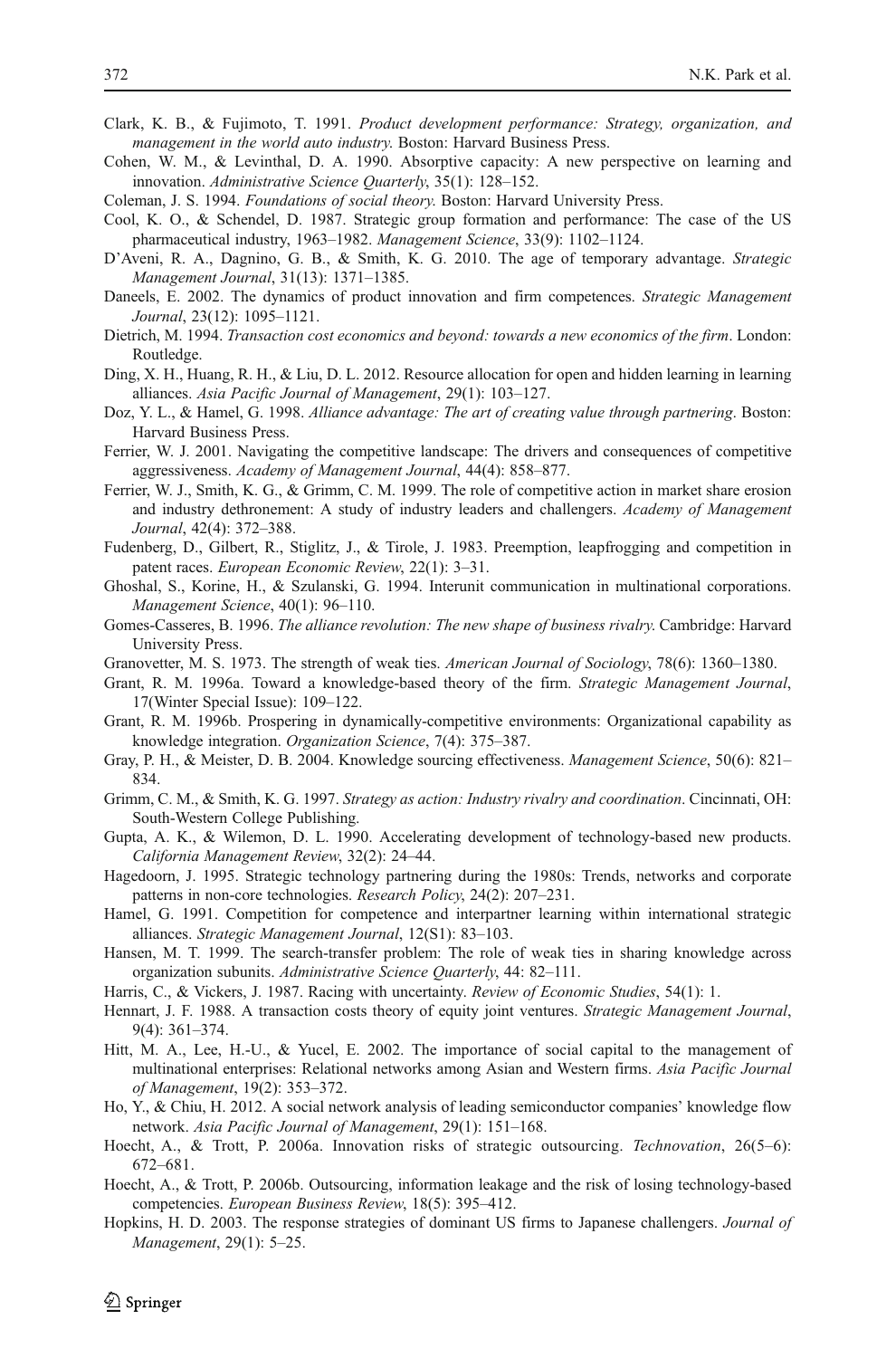<span id="page-18-0"></span>Huston, L., & Sakkab, N. 2006. Connect and develop. Harvard Business Review, 84(3): 58-66.

- Jaffe, A. B., Trajtenberg, M., & Henderson, R. 1993. Geographic localization of knowledge spillovers as evidenced by patent citations. Quarterly Journal of Economics, 108(3): 577–598.
- Kelly, M. J., Schaan, J. L., & Joncas, H. 2002. Managing alliance relationships: Key challenges in the early stages of collaboration. R&D Management, 32(1): 11–22.
- Ketchen, D. J., Jr., Snow, C. C., & Hoover, V. L. 2004. Research on competitive dynamics: Recent accomplishments and future challenges. Journal of Management, 30(6): 779–804.
- Kim, H., & Sung-Choon, K. 2013. Strategic HR functions and firm performance: The moderating effects of high-involvement work practices. Asia Pacific Journal of Management, 30(1): 91-113.
- Kobrin, S. J. 1991. An empirical analysis of the determinants of global integration. Strategic Management Journal, 12: 17–31.
- Kogut, B. 1988. Joint ventures: Theoretical and empirical perspectives. Strategic Management Journal, 9(4): 319–332.
- Kogut, B., & Zander, U. 1992. Knowledge of the firm, combinative capabilities, and the replication of technology. Organization Science, 3(3): 383–397.
- Lam, A. 2000. Tacit knowledge, organizational learning and societal institutions: An integrated framework. Organization Studies, 21(3): 487–513.
- Lambkin, M. 1988. Order of entry and performance in new markets. Strategic Management Journal, 9: 127–140.
- Lane, P. J., & Lubatkin, M. 1998. Relative absorptive capacity and interorganizational learning. Strategic Management Journal, 19(5): 461–477.
- Laursen, K., & Salter, A. 2006. Open for innovation: The role of openness in explaining innovation performance among UK manufacturing firms. Strategic Management Journal, 27(2): 131–150.
- Lavie, D., & Rosenkopf, L. 2006. Balancing exploration and exploitation in alliance formation. Academy of Management Journal, 49(4): 797–818.
- Levin, D. Z., & Cross, R. 2004. The strength of weak ties you can trust: The mediating role of trust in effective knowledge transfer. Management Science, 50(11): 1477–1490.
- Lieberman, M. B. 1987. The learning curve, diffusion, and competitive strategy. Strategic Management Journal, 8(5): 441–452.
- Lieberman, M. B., & Montgomery, D. B. 1988. First-mover advantages. Strategic Management Journal, 9: 41–58.
- Liebeskind, J. P. 1996. Knowledge, strategy, and the theory of the firm. Strategic Management Journal, 17(Winter Special Issue): 93–107.
- Liebeskind, J. P. 1997. Keeping organizational secrets: Protective institutional mechanisms and their costs. Industrial and Corporate Change, 6(3): 623–663.
- Lu, Y., Tsang, E. W., & Peng, M. W. 2008. Knowledge management and innovation strategy in the Asia Pacific: Toward an institution-based view. Asia Pacific Journal of Management, 25(3): 361–374.
- Luo, Y., Shenkar, O., & Park, N. K. 2002. Contract completeness in international joint ventures. In F. J. Contractor & P. Lorange (Eds.). Cooperative strategies in international business: Joint ventures and technology partnerships between firms: 829–848. Amsterdam: Elsevier.
- Makadok, R. 1998. Can first-mover and early-mover advantages be sustained in an industry with low barriers to entry/imitation?. Strategic Management Journal, 19(7): 683–696.
- Marshall, A. 1920. Principles of economics. London: Macmillan.
- Matusik, S. F., & Hill, C. W. 1998. The utilization of contingent work, knowledge creation, and competitive advantage. Academy of Management Review, 23(4): 680–697.
- Menon, T., & Pfeffer, J. 2003. Valuing internal vs. external knowledge: Explaining the preference for outsiders. Management Science, 49(4): 497–513.
- Meyer, K. E., Estrin, S., Bhaumik, S. K., & Peng, M. W. 2009. Institutions, resources, and entry strategies in emerging economies. Strategic Management Journal, 30(1): 61–80.
- Mjoen, H., & Tallman, S. 1997. Control and performance in international joint ventures. Organization Science, 8(3): 257–274.
- Mowery, D. C., Oxley, J. E., & Silverman, B. S. 1996. Strategic alliances and interfirm knowledge transfer. Strategic Management Journal, 17(Winter Special Issue): 77–91.
- Nahapiet, J., & Ghoshal, S. 1998. Social capital, intellectual capital, and the organizational advantage. Academy of Management Review, 23: 242–266.
- Nehrt, C. 1998. Maintainability of first mover advantages when environmental regulations differ between countries. Academy of Management Review, 23: 77–97.
- Nelson, R. E. 1989. The strength of strong ties: Social networks and intergroup conflict in organizations. Academy of Management Journal, 32(2): 377–401.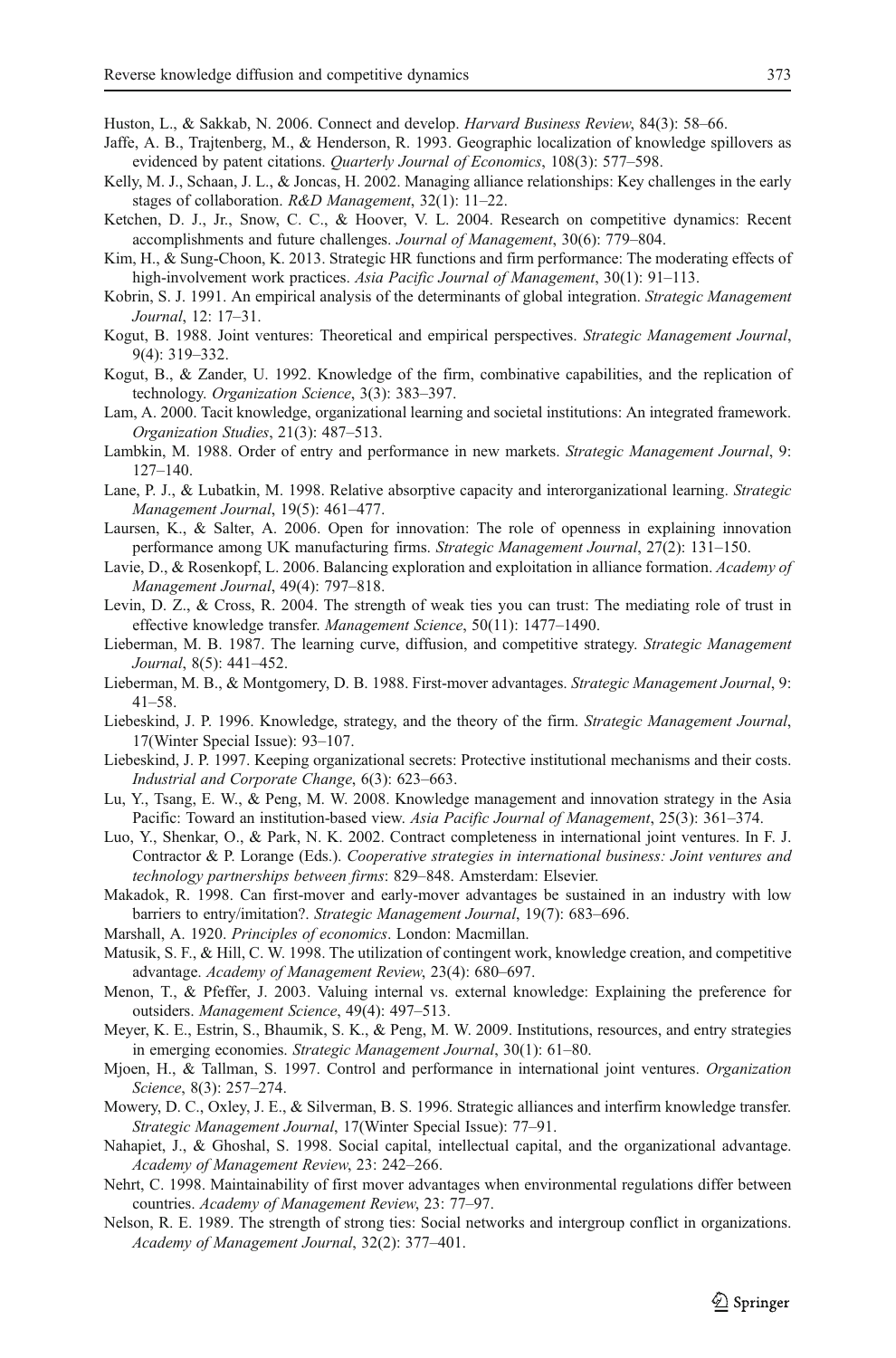<span id="page-19-0"></span>Nelson, R. R. 1991. Why do firms differ, and how does it matter?. Strategic Management Journal, 12: 61-74. Nelson, R. R., & Sidney, G. 1982. An evolutionary theory of economic change. Cambridge: Belknap.

- Nonaka, I. 1994. A dynamic theory of organizational knowledge creation. Organization Science, 5(1): 14–37.
- Park, S. H. 1996. Managing an interorganizational network: A framework of the institutional mechanism for network control. Organization Studies, 17(5): 795–824.
- Polanyi, M. 1966. The tacit dimension. New York: Anchor Day Books.
- Powell, W. W., Koput, K. W., & Smith-Doerr, L. 1996. Interorganizational collaboration and the locus of innovation: Networks of learning in biotechnology. Administrative Science Quarterly, 41(1): 116–145.
- Pucik, V. 1988. Strategic alliances, organizational learning, and competitive advantage: The HRM agenda. Human Resource Management, 27(1): 77–93.
- Ring, P. S., & Van de Ven, A. H. 1994. Developmental processes of cooperative interorganizational relationships. Academy of Management Review, 19: 90–118.
- Rosenkopf, L., & Almeida, P. 2003. Overcoming local search through alliances and mobility. Management Science, 49(6): 751–766.
- Rosenkopf, L., & Nerkar, A. 2001. Beyond local search: Boundary-spanning, exploration, and impact in the optical disk industry. Strategic Management Journal, 22(4): 287–306.
- Schaan, J. L. 1983. Partner control and joint venture success: The case of Mexico. Unpublished PhD dissertation, University of Western Ontario, Canada.
- Schoenecker, T. S., & Cooper, A. C. 1998. The role of firm resources and organizational attributes in determining entry timing: a cross–industry study. Strategic Management Journal, 19(12): 1127–1143.
- Schrader, S. 1991. Informal technology transfer between firms: Cooperation through information trading. Research Policy, 20(2): 153–170.
- Shan, W., Walker, G., & Kogut, B. 1994. Interfirm cooperation and startup innovation in the biotechnology industry. Strategic Management Journal, 15(5): 387–394.
- Singh, J. 2005. Collaborative networks as determinants of knowledge diffusion patterns. Management Science, 51(5): 756–770.
- Spence, M. 1973. Job market signaling. Quarterly Journal of Economics, 87(3): 355–374.
- Teece, D. J. 1977. Technology transfer by multinational firms: The resource cost of transferring technological know-how. Economic Journal, 87: 242–261.
- Teece, D. J. 2000. Strategies for managing knowledge assets: The role of firm structure and industrial context. Long Range Planning, 33(1): 35–54.
- Teece, D. J. 2007. Explicating dynamic capabilities: The nature and microfoundations of (sustainable) enterprise performance. Strategic Management Journal, 28(13): 1319–1350.
- Tushman, M. L. 1977. Special boundary roles in the innovation process. Administrative Science Quarterly, 22(4): 587–605.
- Uzzi, B. 1997. Social structure and competition in interfirm networks: The paradox of embeddedness. Administrative Science Quarterly, 42: 35–67.
- Von Hippel, E. 1994. "Sticky information" and the locus of problem solving: Implications for innovation. Management Science, 40(4): 429–439.
- Williamson, O. E. 1979. Transaction-cost economics: The governance of contractual relations. Journal of Law and Economics, 22(2): 233–261.
- Williamson, O. E. 1985. The economic institutions of capitalism. New York: Free Press.
- Wu, J., & Chen, X. 2012. Leaders' social ties, knowledge acquisition capability and firm competitive advantage. Asia Pacific Journal of Management, 29(2): 331–350.
- Xu, K., Huang, K. F., & Gao, S. 2012. The effect of institutional ties on knowledge acquisition in uncertain environments. Asia Pacific Journal of Management, 29(2): 387–408.
- Zahra, S. A., Ireland, R. D., & Hitt, M. A. 2000. International expansion by new venture firms: International diversity, mode of market entry, technological learning, and performance. Academy of Management Journal, 43(5): 925–950.
- Zander, U., & Kogut, B. 1995. Knowledge and the speed of the transfer and imitation of organizational capabilities: An empirical test. Organization Science, 6(1): 76–92.

Namgyoo K. Park (PhD, New York University) is a professor of strategy and international business at Seoul National University. His research investigates knowledge creation, creativity management, firm boundary expansion, and firm performance in both domestic and global settings. His research has appeared in the Strategic Management Journal, Journal of Management, Transportation Research, Asia Pacific Journal of Management, Industry and Innovation, Journal of Air Transport Management, and International Journal of E-business Strategy.